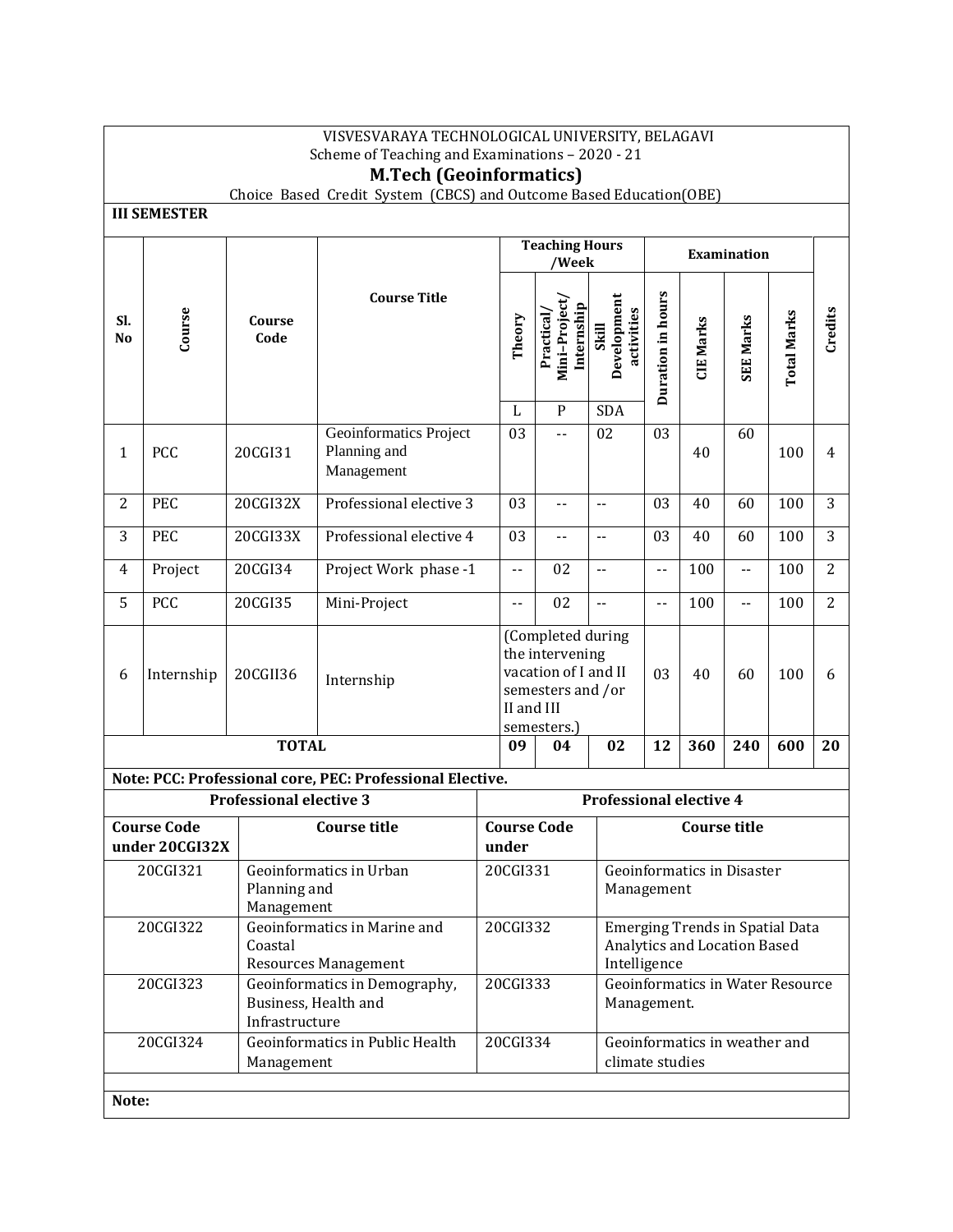**1. Project Work Phase-1:** Students in consultation with the guide/co-guide if any, shall pursue literature survey and complete the preliminary requirements of selected Project work. Each student shall prepare relevant introductory project document, and present a seminar.

CIE marks shall be awarded by a committee comprising of HoD as Chairman, Guide/co-guide if any, and a senior faculty of the department. The CIE marks awarded for project work phase -1, shall be based on the evaluation of Project Report, Project Presentation skill and performance in Question and Answer session in the ratio 50:25:25.

SEE (University examination) shall be as per the University norms.

**2. Internship:** Those, who have not pursued /completed the internship shall be declared as fail in internship course and have to complete the same during subsequent University examinations after satisfying the internship requirements. Internship SEE (University examination) shall be as per the University norms.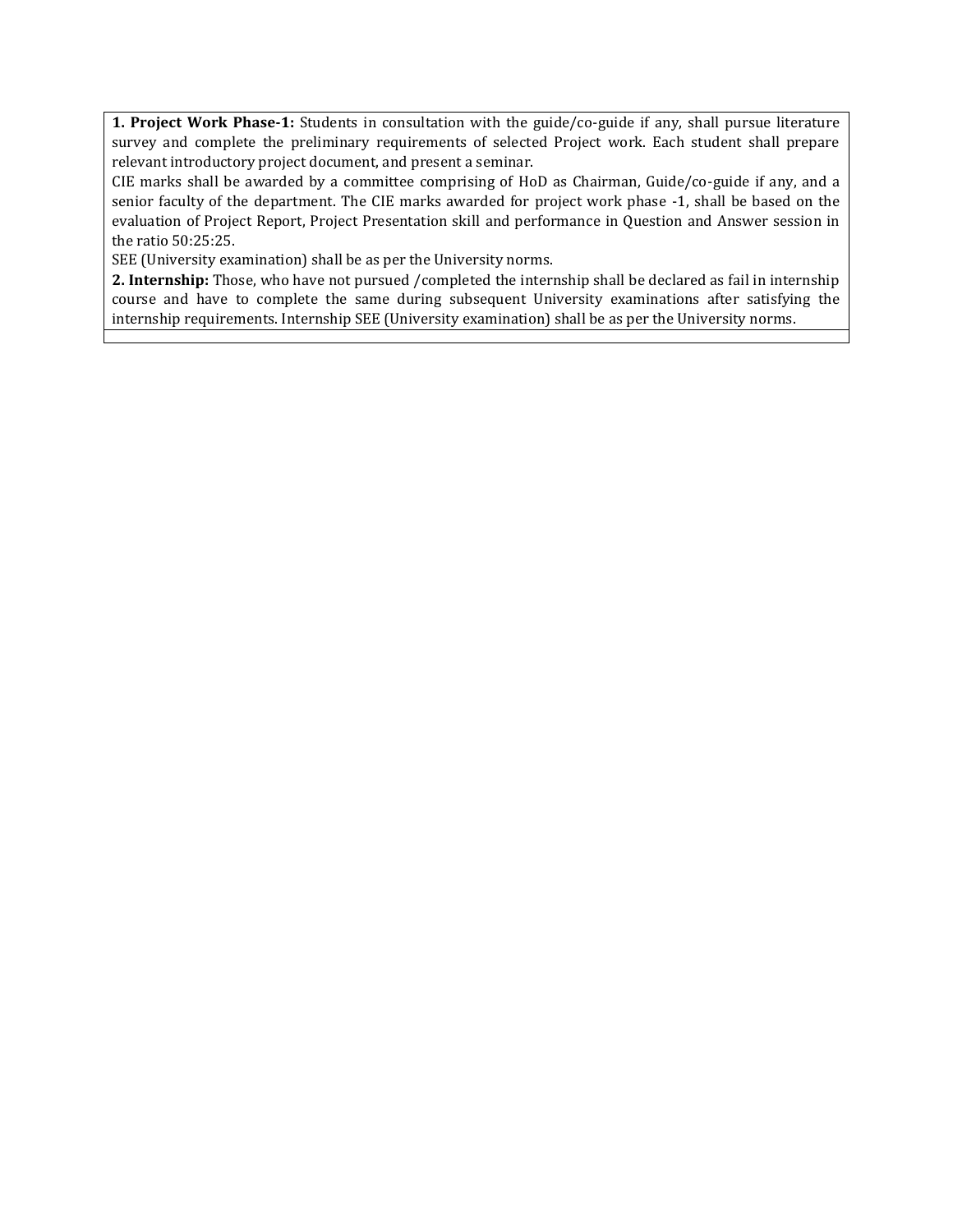# **GEOINFORMATICS PROJECT PLANNING AND MANAGEMENT**

| Module-1                      |         |                  |    |  |  |
|-------------------------------|---------|------------------|----|--|--|
| Credits                       | 04      | Exam Hours       | 03 |  |  |
| Teaching Hours/Week (L:P:SDA) | 3:0:2   | <b>SEE Marks</b> | 60 |  |  |
| Course Code                   | 20CGI31 | CIE Marks        | 40 |  |  |

**Introduction:** Definition of plan, project, program and scheme. Functions of planning and management. Components of Geoinformatics project. Overview of Geoinformatics projects, types of projects.

**GIS Project Planning:** Project phases and Project life cycle, project stakeholders, system development lifecycle, Project initiation, systems planning and methodology, systems analysis and user requirements studies, GIS software evaluation and selection, Hardware considerations and acquisition, Geographic database design, Techno-economic feasibility analysis, project formulation, product and project design, project report preparation. Project proposals.

## **Module-2**

**Project Costs:** Elements of cost, costing techniques, resources planning, cost components of a geo-informatics project- men, Hardware and software costs, cost of Remote Sensed Data /Imageries, Maintenance cost, organizational cost, service charges, outsourcing cost, pricing the product / service. Cost budgeting.

**Project Appraisal:** Project appraisal Methods -Discounting and non-discounting techniques, Benefit Cost Ratio, Break Even Point Analysis, Cost and Return simulation, return on investment.

**Project Time, Quality and Cost Management:** Project scheduling- network analysis, PERT and CPM techniques, Gant chart, time and cost crashing. Project cost and time control, feedback mechanisms, quality control / quality assurance. Data standards, interoperability, ISO standards.

## **Module-3**

**Planning A Geo-informatics Project:** Geo-informatics projects, Corporate or Enterprise GIS, Health GIS, Census GIS, Market/Business GIS, GIS Strategic Plan, Needs Assessment and Requirements Analysis, Organizational Involvement, Evaluating Existing Data, Accuracy, Completeness. Maintenance, Software and hardware Selection, Technical Environment, Assessing Costs and Benefits, Pulling the needs and ends together.

**Project Scope and Risk Management:** Project scope definition, scope verification, scope change control, risk management planning, project risk identification, quantitative and qualitative risk analysis, risk response planning, risk monitoring and control.

## **Module-4**

**GIS Organizations:** Vision, mission, goals and objectives, organizational chart, organizational approachesdemocratic, authoritative, roles and responsibilities of personnel, recruitments, training, motivation, organizational behaviour, conflict resolving, team building, promotion/ demotion.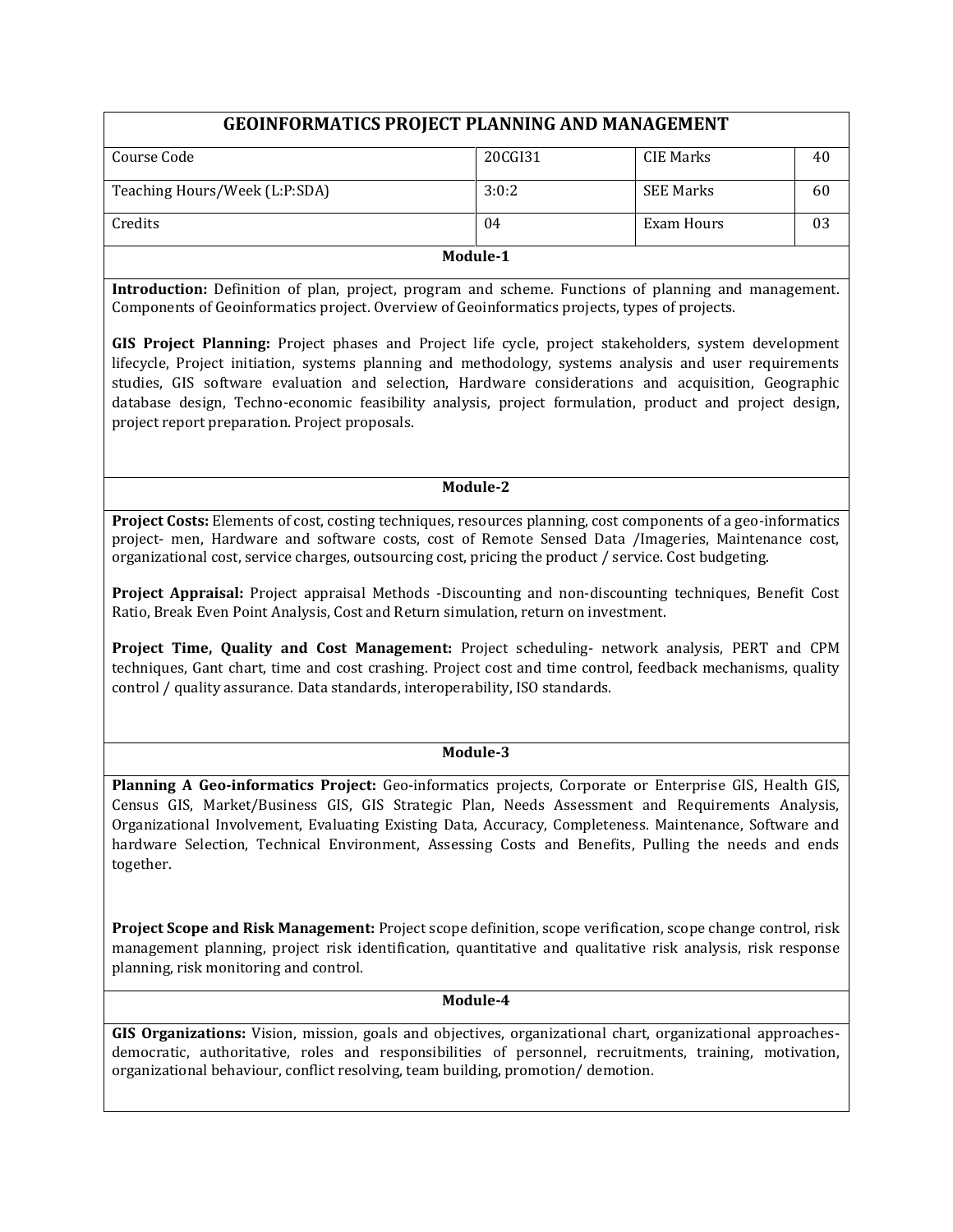#### **Module-5**

**Management Issues in GIS:** Making GIS efficient, effective and safe to use, data as management issue, GIS as a management tool, impact of broad societal issues.

**Trends in GIS:** Enterprise GIS, Corporate GIS, BPO in GIS, Spatial Data Warehouse, Interoperability and Open GIS, NSDI**.**

#### **Course outcomes:**

At the end of the course the student will be able to:

Students will learn the essentials of project costing, scheduling, monitoring & management of the projects.

#### **Question paper pattern:**

The SEE question paper will be set for 100 marks and the marks scored will be proportionately reduced to 60.

- The question paper will have ten full questions carrying equal marks.
- Each full question is for 20 marks.
- There will be two full questions (with a maximum of four sub questions) from each module.
- Each full question will have sub question covering all the topics under a module.

## **Reference Books**

(1) A guide to the Project Management Body Of Knowledge-2000 edition, Project Management Institute, USA

(2) The Design and Implementation of Geographic Information Systems, John E. Harmon, Steven J. Anderson by Wiley Publishers ISBN: 0-471-20488-9

(3) Geographic Information Systems, abridged by Paul A Longley, Michael F Goodchild, David J. Maguire, and David W. Rhind, second edition, 2005

(4) Project Management using PERT / CPM – Weist & Levy, PHI

(5) Concepts and Techniques of Geographic Information System by C P Lo Albert K W Yeung, 2002, EEEPrantice Hall of India Private Ltd.

(6) Project Management PERT / CPM & Precedence Diagramming

(7) UNIDO Guide to Project Appraisal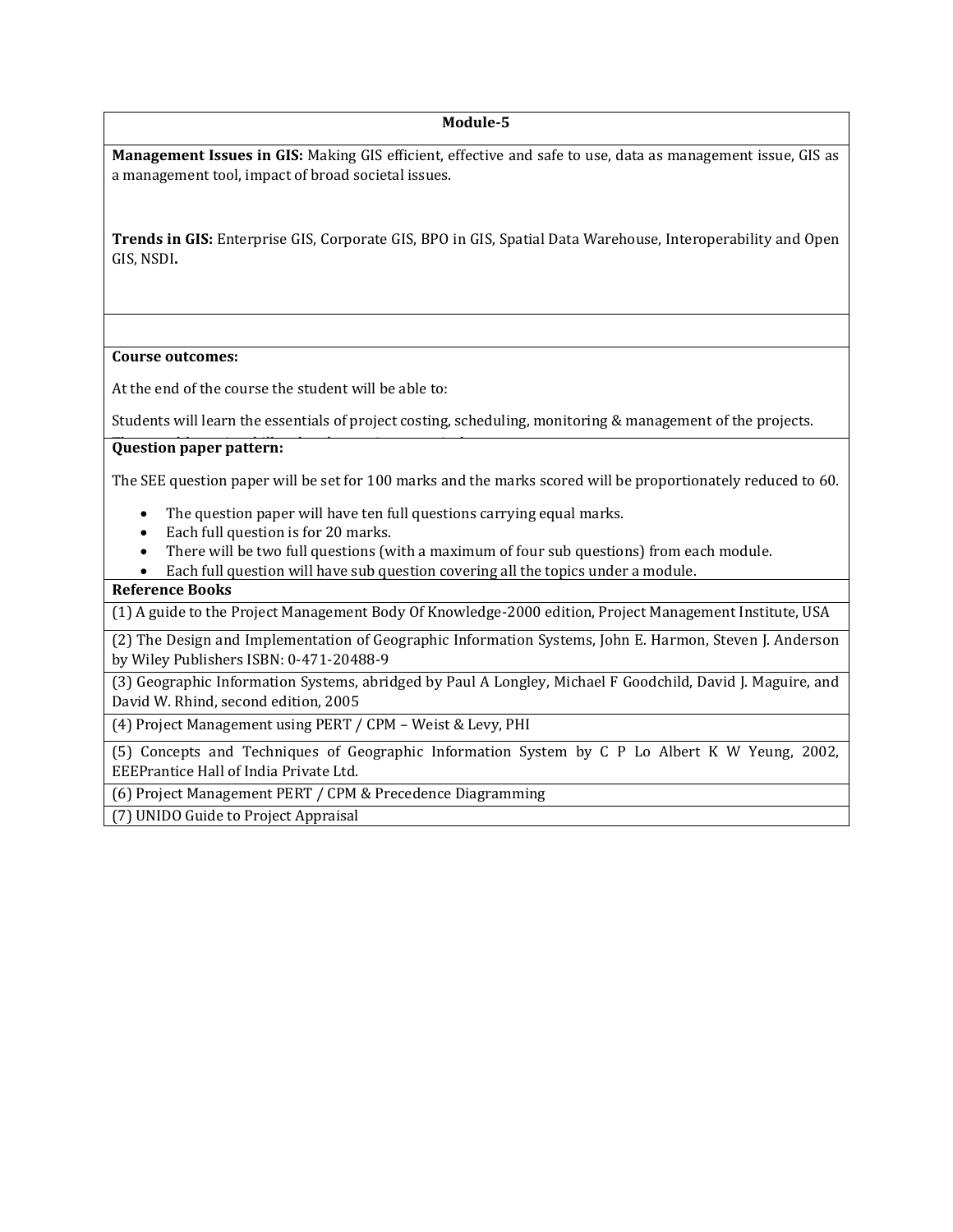# **GEOINFORMATICS IN URBAN PLANNING**

## **AND MANAGEMENT**

# **(Professional Elective- III)**

| Course Code                   | 20CGI321 | CIE Marks        | 40 |
|-------------------------------|----------|------------------|----|
|                               |          |                  |    |
|                               |          |                  |    |
| Teaching Hours/Week (L:P:SDA) | 3:0:0    | <b>SEE Marks</b> | 60 |
|                               |          |                  |    |
|                               |          |                  |    |
| Credits                       | 03       | Exam Hours       | 03 |
|                               |          |                  |    |
|                               |          |                  |    |
|                               | Module-1 |                  |    |
|                               |          |                  |    |

**Large Scale Mapping and Cadastral Information System:** Technologies for Large Scale Mapping (LSM) of urban areas – Aerial Photography - High- Resolution Satellite Remote Sensing - Issues in Large Scale Mapping (LSM), Integrated approach to LSM using Total Station and DGPS, Concept of Cadastre, History of cadastral survey, Cadastral survey methods and survey maintenance, cadastral map reproduction, development of cadastral information system, need for Land Information System (LIS), SVAMITVA (Survey of villages and mapping with improvised technology in village areas).

## **Module-2**

**Urban Mapping and Spatial Analysis:** Urban process, the physical structure and composition of urban areas, Urbanisation process, and growth trend, problems of urbanisation, information requirements for perspective planning. Urban GIS, spatial analytical techniques, statistics and visualization, conceptual modelling of urban processes; Urban Sprawl: Change detection in Land Use Land Cover monitoring physical growth of urban area, trends in urban sprawl and associated problems.

**Urban Planning:** Plans – planning needs, types of plans, urban and regional planning; LU/LC mapping Urban Planning: Zoning of Land Use, Zonal Land Use Plan, Object oriented GIS data modelling for urban design, landscape architecture, urban infrastructure, Site selection for urban development, site suitability analysis for utilities and civic amenities, interim master plan, Master Plan.

**AM/FM Applications:** GIS/GPS applications in Automated mapping (AM) and Facility Management (FM), Urban infrastructure planning and management.

**Module-3**

**Demographic and Business Applications:** Geo-Demographics Population distribution maps by age, gender, education, occupation, socioeconomic grouping, health criteria index, crime rates and types.

**Business GIS -** Market analysis, retail site selection, retail planning, health care planning, financial services planning, educational institutions planning, water demand modelling and planning distribution network, household analysis, real estate inventory, mapping and GIS. Crime Analysis, Electoral Redistricting.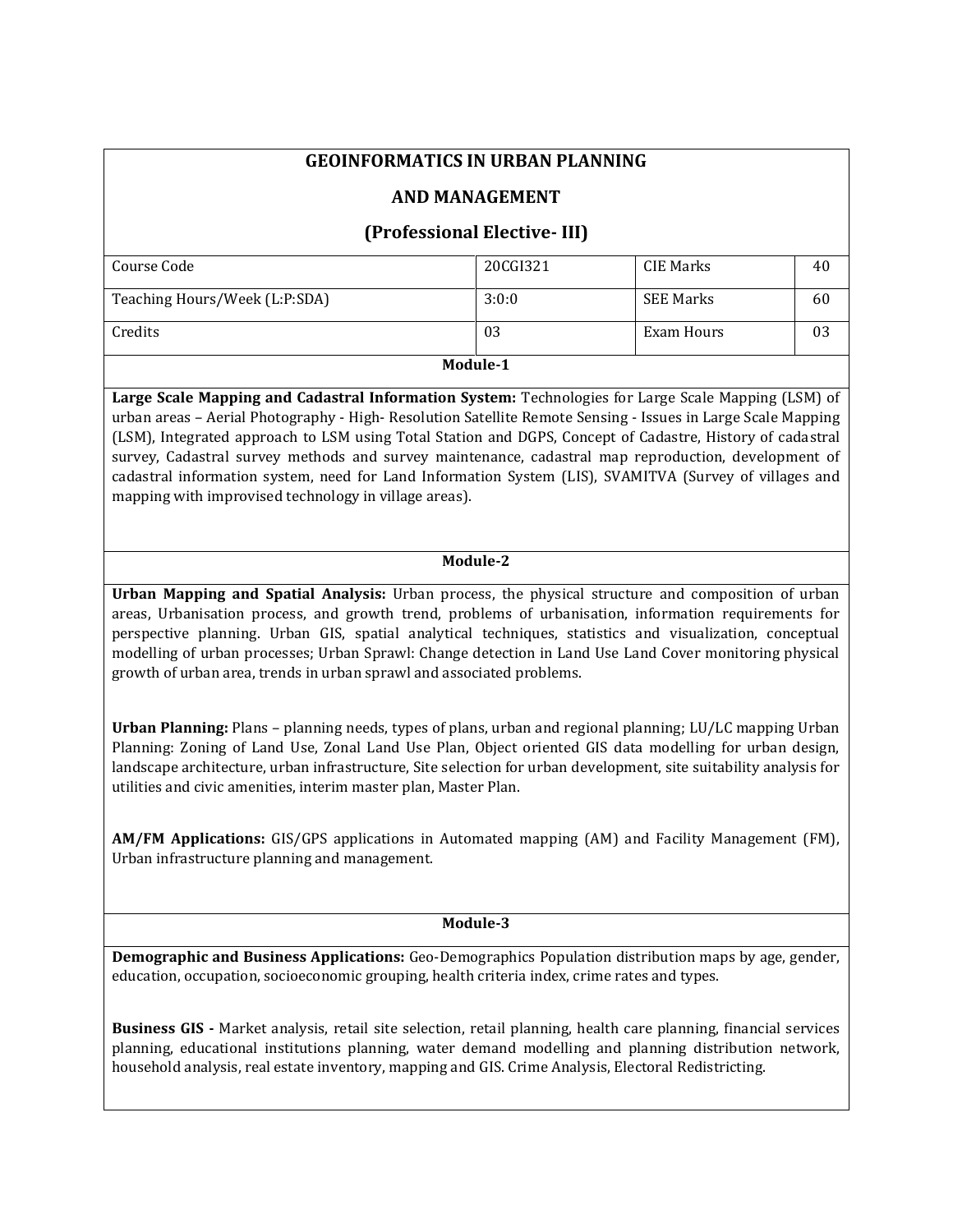**Network Applications:** Transportation demand modelling and analysis, transportation planning, Vehicle Routing and Scheduling, Vehicle Tracking and Navigation: Integration of GPS and GIS data, intelligent transportation systems, streets network analysis; pavement management system (PMS) Water and sewage related- GIS based urban water demand analysis, pipeline planning and alignment.

#### **Module-4**

**Urban Ecology Applications:** Urban area heat budgeting, Logistic management and spatial planning for solid waste management. Noise pollution, Visibility pollution.

**Cultural GIS:** Mapping heritage buildings, monuments, places of worship, tourism spots, recreation facilities, sports facilities and serving on web GIS.

## **Module-5**

**Urban Governance (E- Governance):** Governance of urban regions: mapping administrative boundaries, city base map generation, property enumeration and property GIS, Asset mapping; tax revenue rationalization, e-governance, Metropolitan Spatial Data Infrastructure, metropolitan information management system, Urban GIS and Smart Cities.

#### **Course outcomes:**

At the end of the course the student will be able to:

Basics of Urban Planning, Demographic changes & an assessment of infrastructure needs will be learnt.

#### **Question paper pattern:**

The SEE question paper will be set for 100 marks and the marks scored will be proportionately reduced to 60.

- The question paper will have ten full questions carrying equal marks.
- Each full question is for 20 marks.
- There will be two full questions (with a maximum of four sub questions) from each module.
- Each full question will have sub question covering all the topics under a module.

#### **Reference Books**

(1) Remote Sensing and Urban Analysis Jean-Paul Donnay et al, GISDATA Series, 2001, Taylor and Francis Inc.

(2) GIS and GPS based asset management for Road and Railway Transportation Systems - GPS based vehicle tracking system. www.gisdevelopment.net, www.esri.com, [www.aboutgis.com](http://www.aboutgis.com/)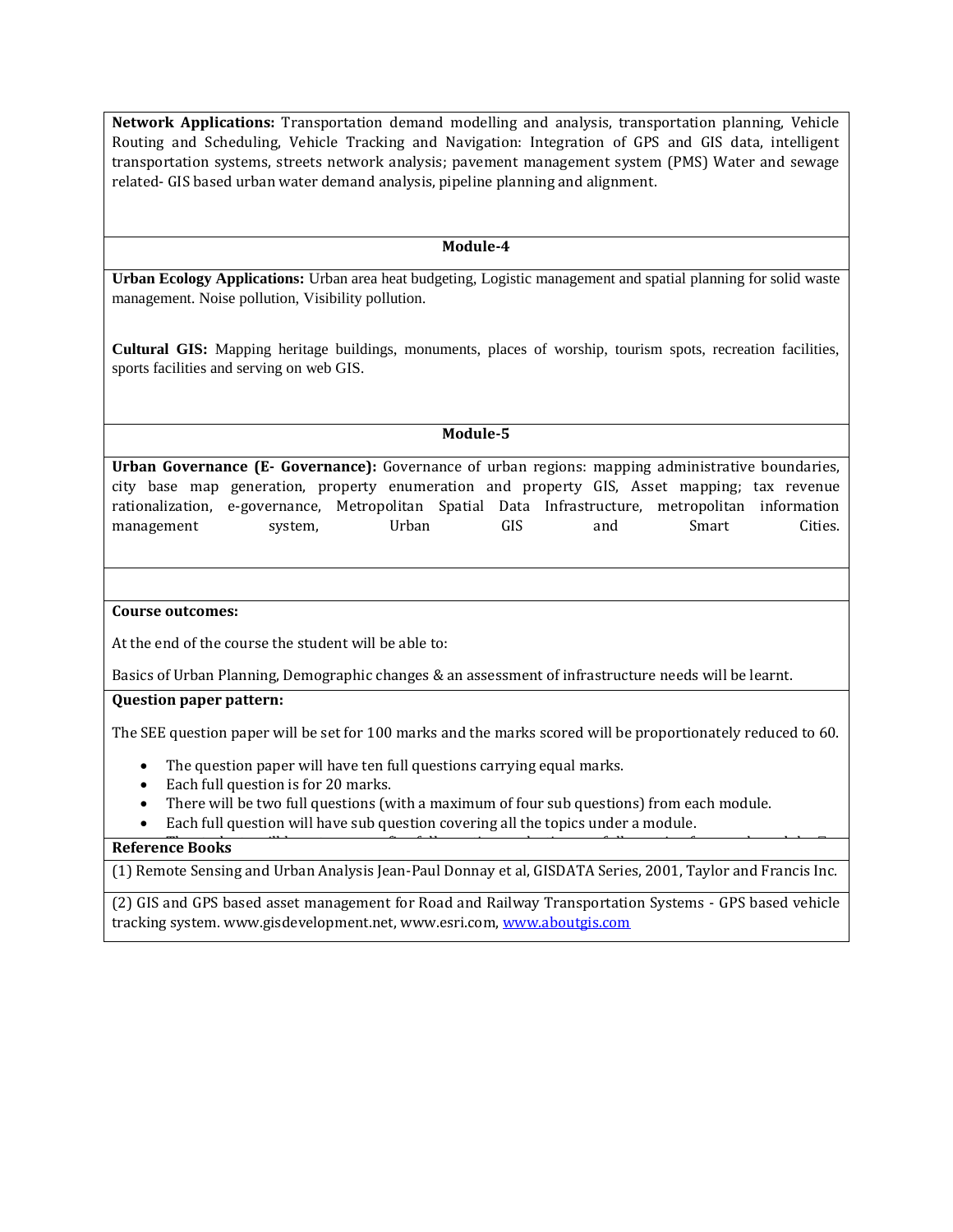# **GEOINFORMATICS IN MARINE**

## **AND COASTAL RESOURCES MANAGEMENT**

## **(Professional Elective -III)**

| Teaching Hours/Week (L:P:SDA) | 3:0:0 | <b>SEE Marks</b> | 60 |
|-------------------------------|-------|------------------|----|
| Credits                       | 03    | Exam Hours       | 03 |

**Module-1**

**Introduction:** Types of marine and coastal resources, properties of sea water, thermocline and pycnocline, air-sea interactions, Upwelling and Downwelling, El Nino-Sothern Oscillation (ENSO) phenomena.

Generic spatial data-processing tasks: Sensor calibration, Atmospheric correction, Positional registration, Geophysical product derivation, etc.

## **Module-2**

**Oceanographic Studies:** Interdisciplinary nature of oceanography, Remote sensing of oceans, ocean processes, satellites and sensors for ocean studies, spectral bands for study of ocean parameters,

Physical oceanography applications – Estimation of wind velocity & direction, sea surface temperature, upwelling, sea surface velocities, mixed layer depth, salinity, ocean colour, etc.;

Biological oceanography applications - Phytoplankton mapping, Ocean primary production, potential fishing zones.

#### **Module-3**

**Coastal Engineering Applications:** The Coast- beaches and shoreline processes, Coastal erosion and protection, Hydrodynamics of pollution dispersion, Modelling of suspend sediment. Coastal Bathymetry; Coastal Geomorphology, Coastal habitat (Mangrove, Coral reefs, wet lands etc.); Integrated Coastal Zone Management.

#### **Module-4**

**Coastal Zone Applications:** Introduction – Major issues/problem – coastal wetland classification – thematic maps on coastal resources- site suitability analysis for aquaculture – Coastal Regulation zone – Coastal aquifer modelling using GIS- Integrated coastal Zone Management – conflict analysis – Resources association.

#### **Module-5**

**Meteorology Applications:** Estimation of weather and climate parameters, and modelling aspects, global climatology. Rainfall mapping, potential and actual Evapo-transpiration, Hydrometeorology: atmospheric water content, cloud mapping, rain forecasting, artificial rain, cyclone forecasting.

#### **Course outcomes:**

monitoring & climate change.

At the end of the course the student will be able to:

Learn the basic relationship between Marine & Coastal Resources Air-Sea interactions & basic of weather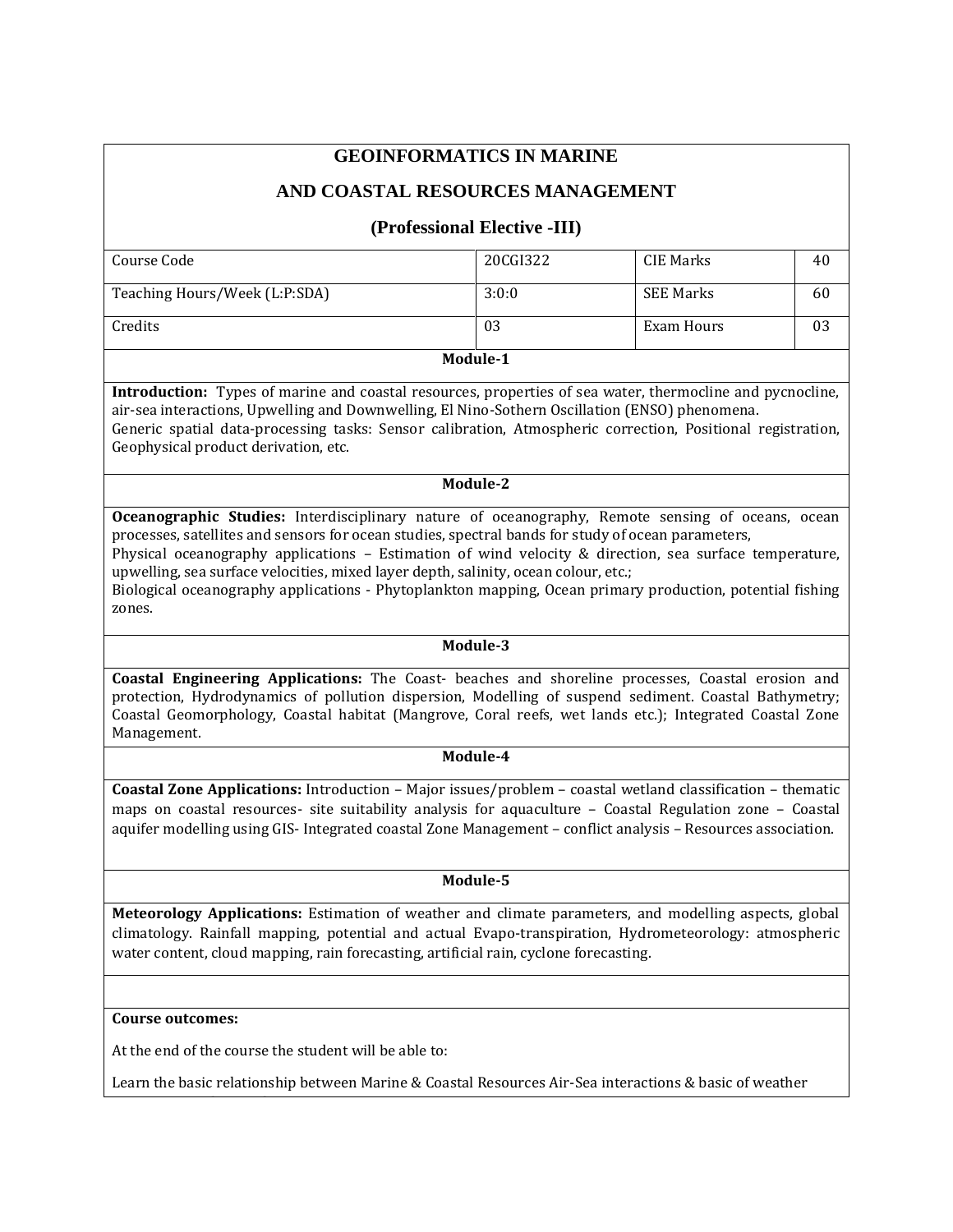#### **Question paper pattern:**

The SEE question paper will be set for 100 marks and the marks scored will be proportionately reduced to 60.

- The question paper will have ten full questions carrying equal marks.
- Each full question is for 20 marks.
- There will be two full questions (with a maximum of four sub questions) from each module.
- Each full question will have sub question covering all the topics under a module.

## **The Students Reference Books**

Green, Stephen D. King, 2003.

(1) Introduction to Environmental Remote Sensing Barrett E.C., Curtis, I.F., Chapman and Hall, New York,

<sup>1982</sup> (2) Remote Sensing principles and Interpretations Sabins, F.F., (Ed) W.H. Freemanand Co., New York, 1986

(3) Remote sensing and Image interpretation Thomas M. Lillesand and Ralph W. Kiefer, John Wiley and Sons Inc., New York, 1994

(4) Coastal and Marine Geo-Information Systems: Applying the Technology to the Environment. David R.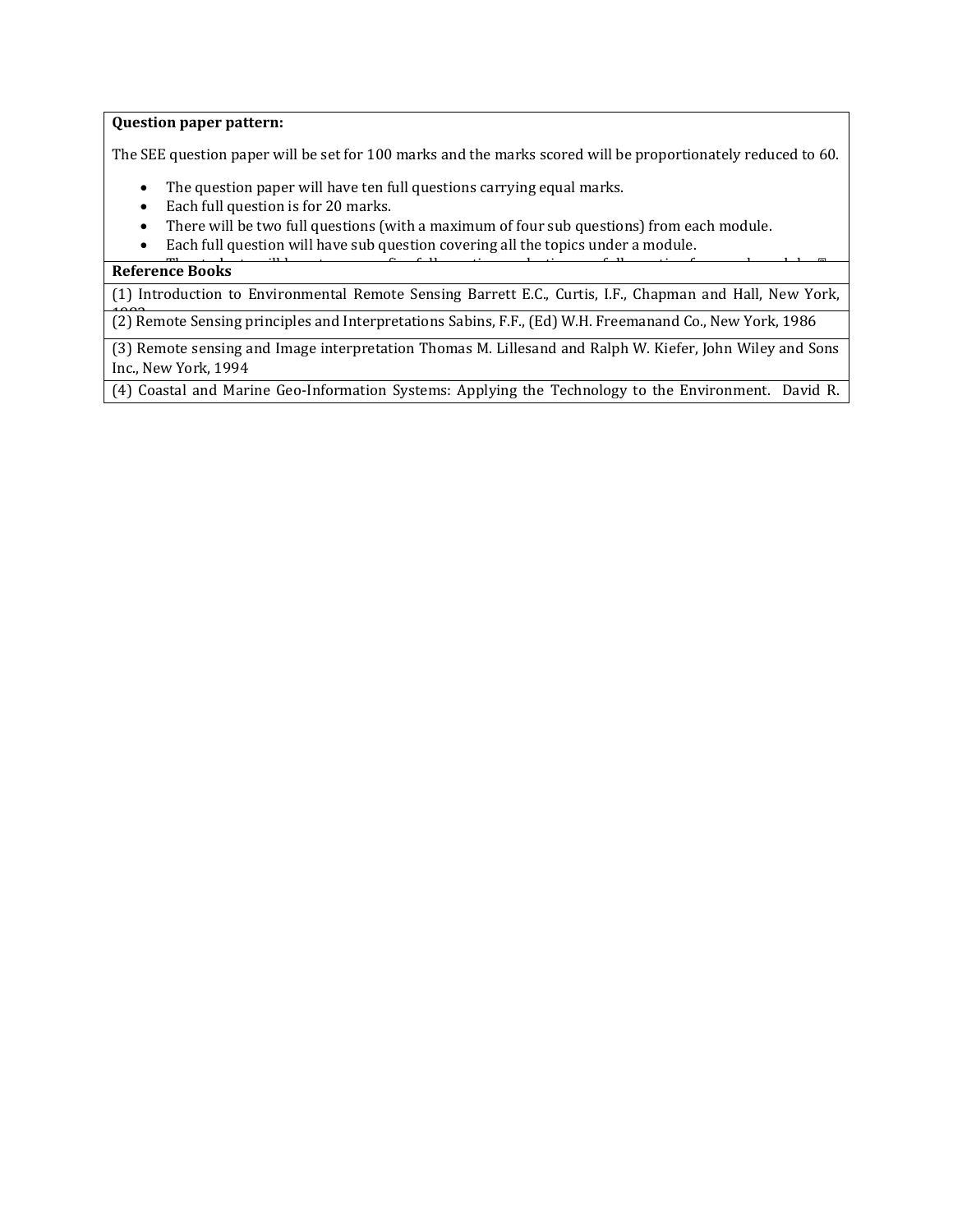# **GEOINFORMATICS IN DEMOGRAPHY, BUSINESS, HEALTH**

## **AND INFRASTRUCTURE PLANNING**

## **(Professional Elective -III)**

| Module-1                      |          |            |    |  |  |
|-------------------------------|----------|------------|----|--|--|
| Credits                       | 03       | Exam Hours | 03 |  |  |
| Teaching Hours/Week (L:P:SDA) | 3:0:0    | SEE Marks  | 60 |  |  |
| Course Code                   | 20CGI323 | CIE Marks  | 40 |  |  |
|                               |          |            |    |  |  |

**Geodemographics:** Spatial distribution of population according to age, gender, and socio-group, racial and socioeconomic segregation, geoethnography, labour market exploration, health equality, crime analysis, population and environmental linkage, spatial planning, temporal analysis, spatial dispersal and sparsity, changing pattern of demography, GIS functionality for demographic analysis.

#### **Module-2**

**Business GIS:** Competitive market analysis, trade area analysis, site analysis and selection for distribution centers and shopping centres, customer service stations, facility management, target marketing, market demographics demographic analysis for marketing based on customer profiling, lifestyle matching and consumer behaviour, sales promotion planning, advertisements targeting; geo-market segmentation by product category, sales territory rationalization, forecasting market potential and modeling sales.

#### **Module-3**

**Health GIS:** Spatial epidemiology: RS and GIS in study of epidemics and their control- malaria, leprosy, polio, TB, filariasis, dengue, chikengunya, cholera, AIDs Cancer; disease mapping, ecological analysis, disease clustering, bioterrorism and disease surveillance, infectious disease modeling. Health infrastructure and facility location mapping, planning future health facility requirement, disease surveillance and monitoring and other health indicators, Karnataka Health Systems Development Project, health and disease atlas of India and medical geography, internet and health GIS, integrated disease surveillance system, spatial distribution and spread of diseases.

#### **Module-4**

**Power:** Site suitability assessment for power plants- thermal, hydroelectric, nuclear, mini-hydroelectric power plants, wind power, and impact assessment. Electrification and network planning, GIS in management of electricity distribution network, underground cable maintenance and management in power sector, GIS as decision support system,

**Telecommunication:** Applications of GIS in telecommunication industry, internet GIS for telecommunication,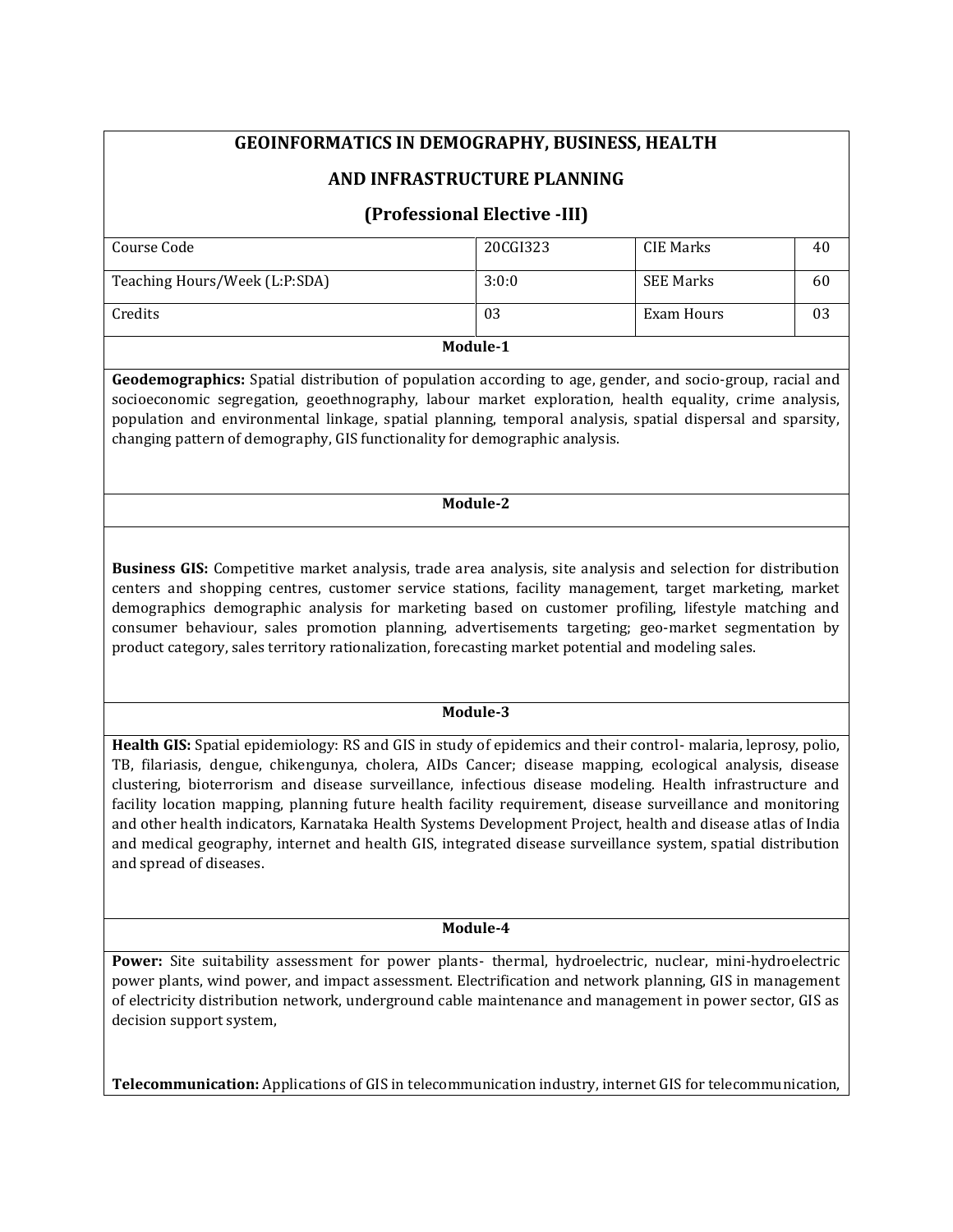facility management in telecommunication industry, optical fiber cable alignment.

**Transportation:** Transportation GIS: vehicle routing and scheduling, optimizing routes and schedules, delivery routing/fleet management, vehicle navigation, vehicle tracking system, intelligent transportation system

## **Module-5**

**Tourism:** Tourism internet GIS applications, tourism planning, tourism marketing, tourism research, tourism impact, ecotourism planning,

**Archeology:** RS and GIS applications in mapping cultural heritage, spotting historical monuments and sites, identification of palaeorivers, GIS of historical maps.

## **Course outcomes:**

At the end of the course the student will be able to:

The students will be exposed to the concepts of spatial Based Decision Supports in the areas of Health, Power, Transportation etc., and how the spatial based related data can be analysed and applied for better facilities. **Question paper pattern:**

The SEE question paper will be set for 100 marks and the marks scored will be proportionately reduced to 60.

- The question paper will have ten full questions carrying equal marks.
- Each full question is for 20 marks.
- There will be two full questions (with a maximum of four sub questions) from each module.
- Each full question will have sub question covering all the topics under a module.

## **Reference Books**

(1) "GIS and GPS based asset management for Road and Railway Transportation Systems "- GPS based vehicle tracking system.

(2) [www.gisdevelopment.net,](http://www.gisdevelopment.net/) www.esri.com www.aboutgis.com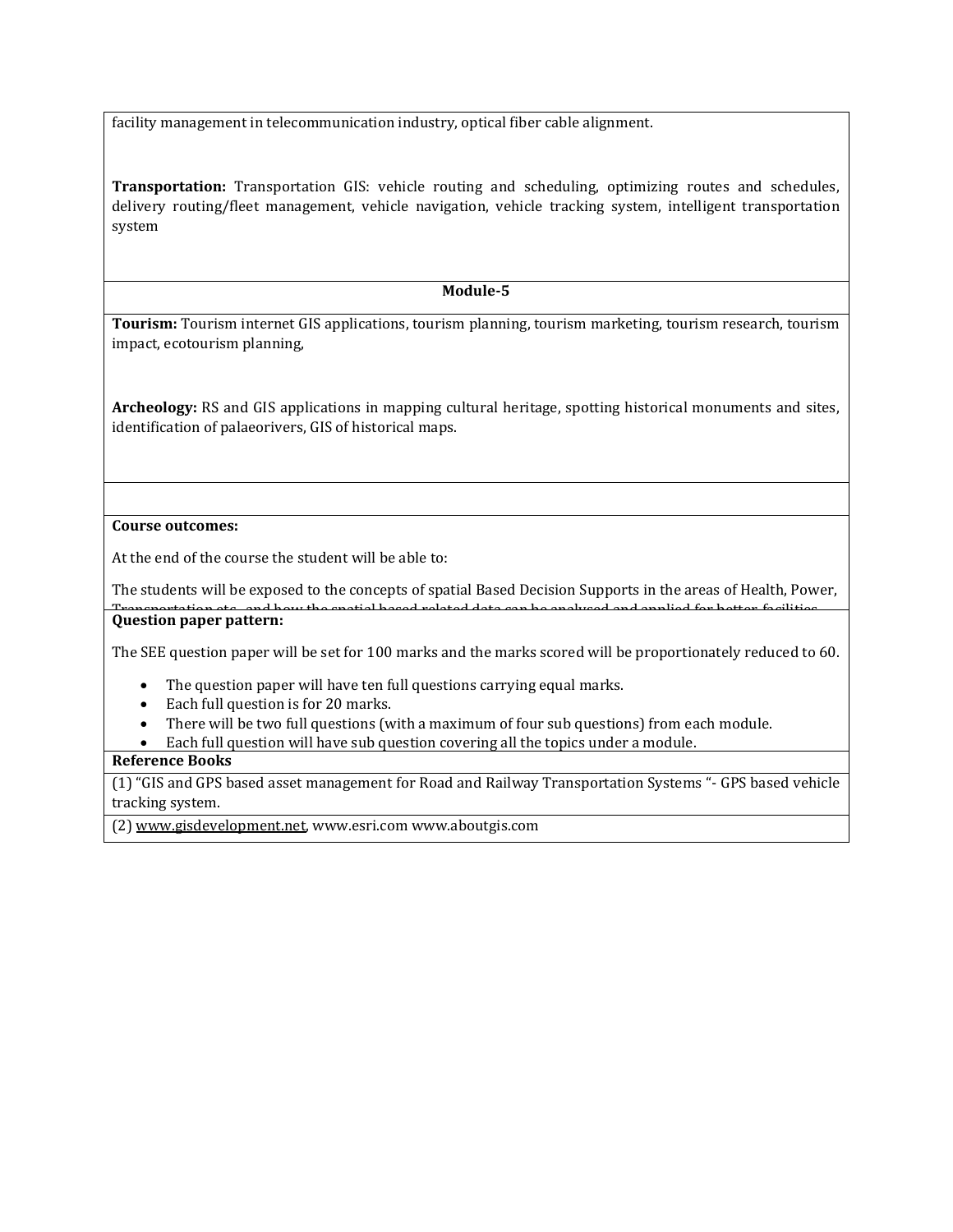| <b>GEOINFORMATICS IN PUBLIC HEALTH MANGEMENT</b>                                                                                                                                                                                                                                                                                                                                            |          |                   |    |  |
|---------------------------------------------------------------------------------------------------------------------------------------------------------------------------------------------------------------------------------------------------------------------------------------------------------------------------------------------------------------------------------------------|----------|-------------------|----|--|
| Course Code                                                                                                                                                                                                                                                                                                                                                                                 | 20CGI324 | <b>CIE Marks</b>  | 40 |  |
| Teaching Hours/Week (L:P:SDA)                                                                                                                                                                                                                                                                                                                                                               | 3:0:0    | <b>SEE Marks</b>  | 60 |  |
| Credits                                                                                                                                                                                                                                                                                                                                                                                     | 03       | <b>Exam Hours</b> | 03 |  |
|                                                                                                                                                                                                                                                                                                                                                                                             | Module-1 |                   |    |  |
| Introduction to Geoinformatics in Public Health: Basics of Epidemiological Data, Measures of Disease<br>Frequency, Role of Remote Sensing in Public Health, Geographic Information Systems (GIS) in Public Health<br>Research, Statistical Methods for Spatial Data in Public Health Research, Global Positioning System (GPS) in<br>Public Health Research.                                |          |                   |    |  |
|                                                                                                                                                                                                                                                                                                                                                                                             | Module-2 |                   |    |  |
| Spatial Database for Public Health and Cartographic Visualization: Scale of Public Health Data, Digital<br>Cartographic Data, Database Integration, Public Health Data Sharing, Data Visualization and Exploration,                                                                                                                                                                         |          |                   |    |  |
|                                                                                                                                                                                                                                                                                                                                                                                             | Module-3 |                   |    |  |
| Data Models and Spatio-temporal Analysis of Public Health Events: Data Used in Spatial Analysis, Types<br>of Spatial Analysis, Temporal Data Analysis and GIS, Spatio-Temporal (ST) Methods, Spatial Epidemiology,<br>Case Studies on Spatio-Temporal Distribution of public health events. Benefits of Spatial and Temporal<br>Analysis in Epidemiology.                                   |          |                   |    |  |
|                                                                                                                                                                                                                                                                                                                                                                                             | Module-4 |                   |    |  |
| Exploring Ecology and Associated Disease Pattern: Ecological Conditions and Disease Interaction,<br>Environmental Impacts of Controlling Disease Pattern and Distribution, Ecosystem Modifications, Loss of<br>Predators and Host Species Imbalance, Land Use and Environmental Change, Rehabilitated Habitat, with<br>Propagation of Reservoir or Vector Populations., A few case studies. |          |                   |    |  |
|                                                                                                                                                                                                                                                                                                                                                                                             | Module-5 |                   |    |  |
| Disease Risk Assessment with Geospatial Technology: Components of Early Warning System, Role of<br>Earth Observation in Disease Risk Analysis and Early Warning System, Spatial Scale of Early Warning System,<br>Case Studies: Assessment of Visceral Leishmaniasis Risk in Muzaffarpur District (Bihar), Environment and<br>Spatial Technology in Public Health Planning and Policy,      |          |                   |    |  |
|                                                                                                                                                                                                                                                                                                                                                                                             |          |                   |    |  |
| <b>Course outcomes:</b>                                                                                                                                                                                                                                                                                                                                                                     |          |                   |    |  |
| At the end of the course the student will be able to:                                                                                                                                                                                                                                                                                                                                       |          |                   |    |  |

The students will be exposed to the basics of epidemiology, role of environment and climate change in the spatio-temporal dispersion of public health events, get equipped with multiple novel spatial statistical and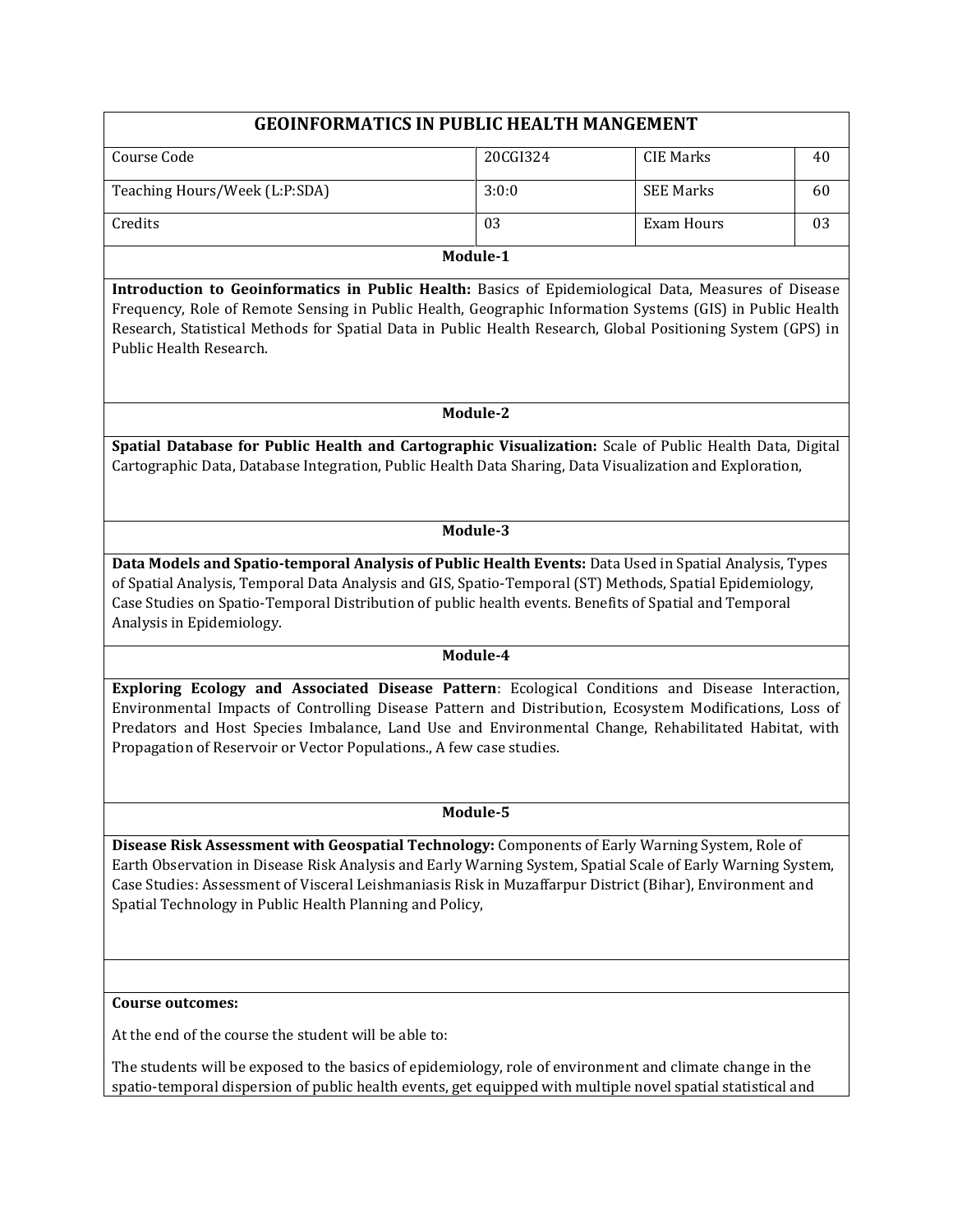#### **Question paper pattern:**

The SEE question paper will be set for 100 marks and the marks scored will be proportionately reduced to 60.

- The question paper will have ten full questions carrying equal marks.
- Each full question is for 20 marks.
- There will be two full questions (with a maximum of four sub questions) from each module.
- Each full question will have sub question covering all the topics under a module.
- The students will have to answer five full questions, selecting one full question from each module. *∎*

#### **Reference Books**

(1) Geospatial Analysis of Public Health, by Gouri Sankar Bhunia and Pravat Kumar Shit, © Springer Nature Switzerland AG 2019.

(2) Climate Change – A Holistic View, by RR Kelakar, 2010. B.S. Publications, Hyderabad

(1) Satellite Meteorology, 2nd Edition, RR Kelakar, 2017, CRC Press, B.S. Publications, Hyderabad.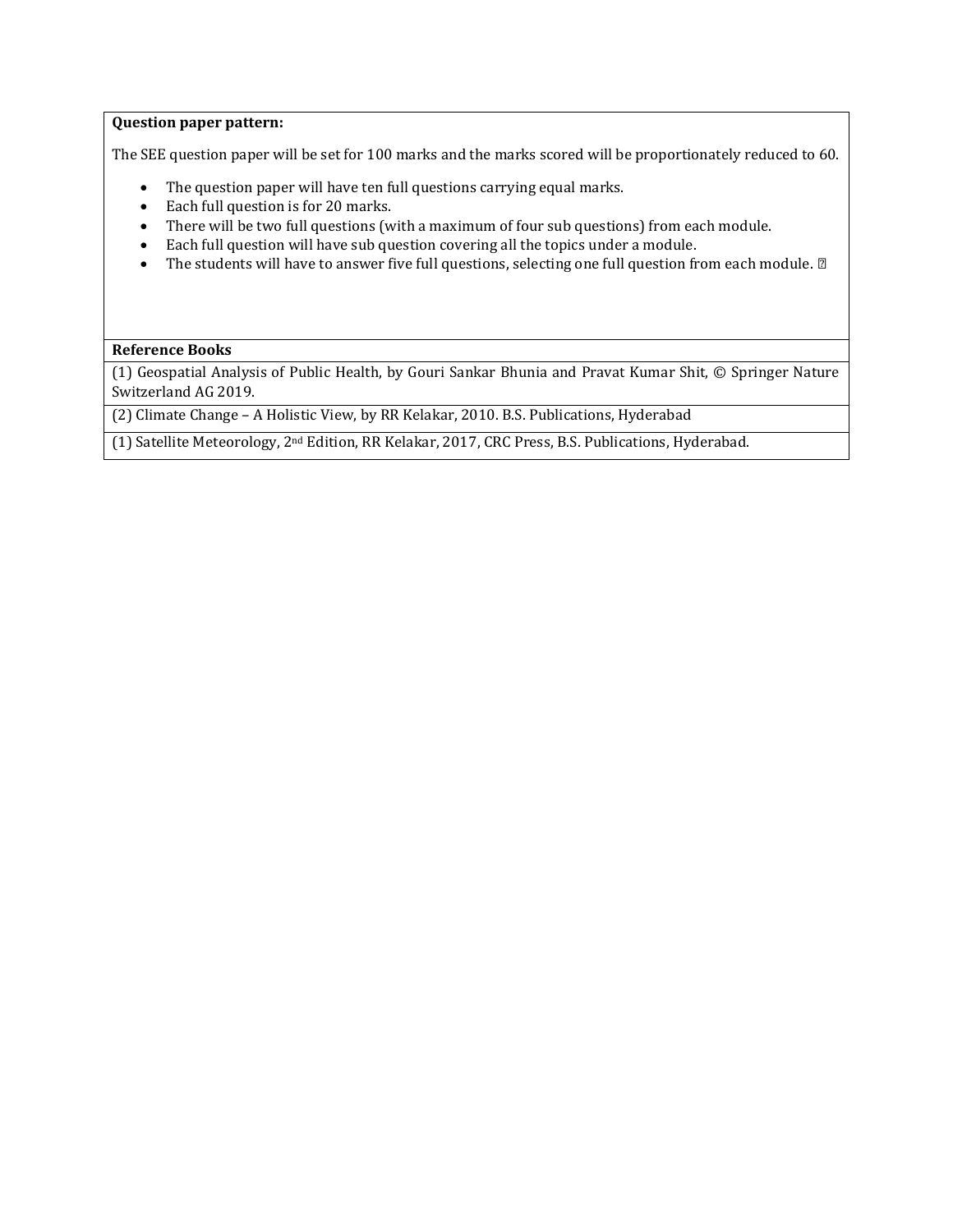# **GEOINFORMATICS IN**

## **DISASTER MANAGEMENT**

# **(Professional Elective - IV)**

| Course Code                   | 20CGI331 | CIE Marks        | 40 |
|-------------------------------|----------|------------------|----|
| Teaching Hours/Week (L:P:SDA) | 3:0:0    | <b>SEE Marks</b> | 60 |
| Credits                       | 03       | Exam Hours       | 03 |

#### **Module-1**

**Introduction:** Definition, classification of disasters, Institutional frame work for disaster management in India, importance of Geoinformatics in Disaster Management, Satellites and sensors for disaster management. Role of satellite-based communication systems in disaster management.

### **Module-2**

**Drought:** Drought types and causes, delineation of drought vulnerable areas mapping, Use of RS and GIS in Meteorological and Hydrological drought assessment. RS and GIS role in agricultural drought severity mapping and monitoring.

**Forest Fire:** Forest fire causes, forest fire management using geospatial information system, forest fire risk zonation mapping.

#### **Module-3**

**Cyclones:** Causes for cyclone formation, Life cycle of a cyclone, Cyclone tracking, Cyclone early warning, impact assessment and management.

**Floods:** Types of floods, causes and mitigation measures, flood early warning, flood affected area mapping and damage assessment, flood risk analysis using RS and GIS.

## **Module-4**

**Earthquakes and Tsunami:** Causes of earthquake, damage evaluation and loss estimation, RS and GIS application for post-quake rehabilitation, micro-level seismic zonation, Tsunami- types, causes, RS and GIS applications for post Tsunami damage assessment and rehabilitation.

**Volcano:** Causes of Volcanoes, types of volcanoes, role of remote sensing in mapping damage and volcano hazard management.

**Landslide:** Landslides, causes, types, land slide susceptibility mapping, geospatial technology for landslide management.

## **Module-5**

**Soil Erosion:** Soil erosion by water and wind. Application of RS and GIS for soil erosion and sediment estimation, desertification studies, estimation of soil erosion, soil erosion mapping, universal soil loss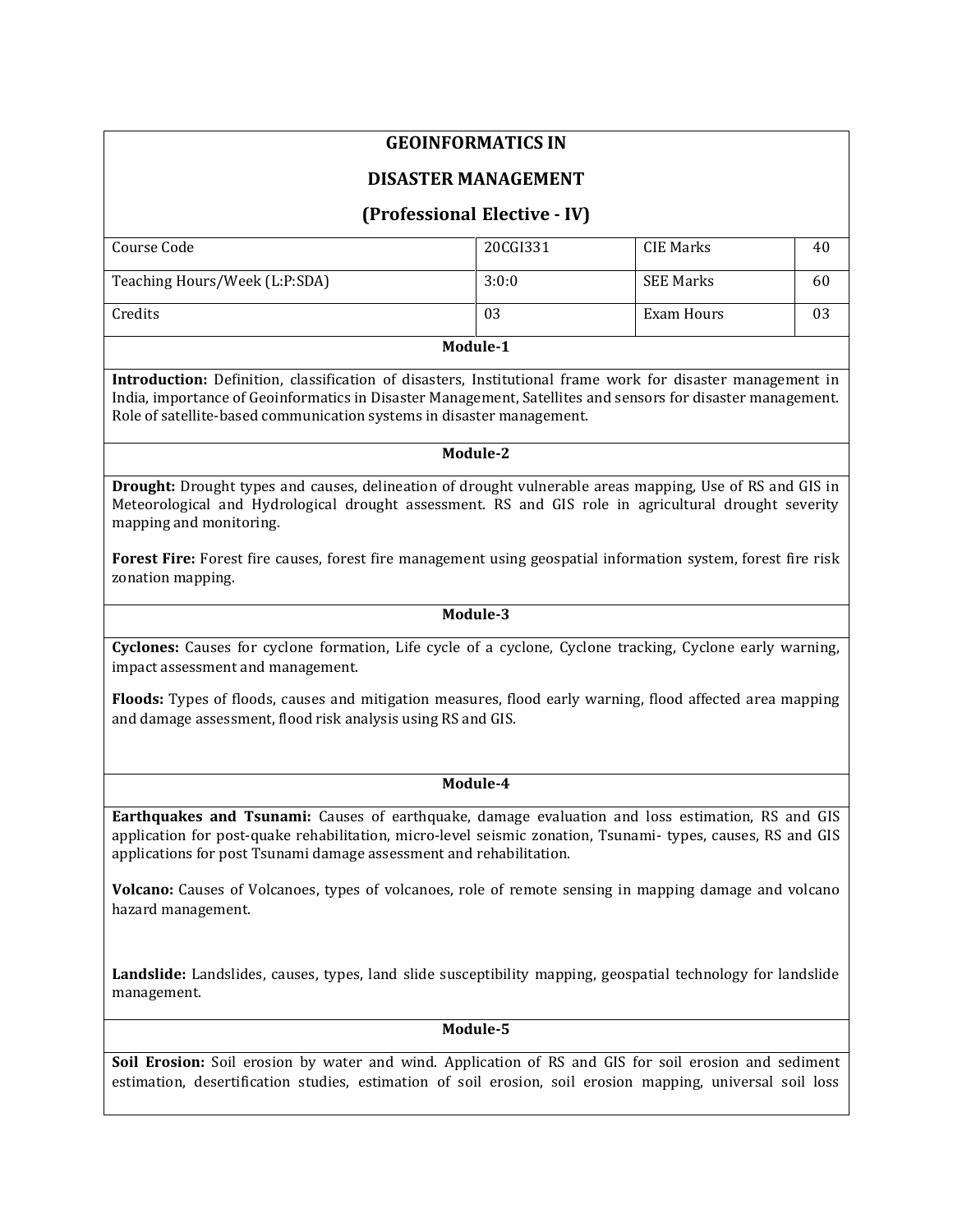equation, land degradation studies, sodic soil mapping.

**Recent Trends:** The role of Mobile GIS and SDI as an integrated framework in Emergency Management.

#### **Course outcomes:**

At the end of the course the student will be able to:

Learn the impact of disasters on economic development, the causes & effects and major disasters, importance of ick reduction in overall Disaster Management Programme **Question paper pattern:**

The SEE question paper will be set for 100 marks and the marks scored will be proportionately reduced to 60.

- The question paper will have ten full questions carrying equal marks.
- Each full question is for 20 marks.
- There will be two full questions (with a maximum of four sub questions) from each module.
- Each full question will have sub question covering all the topics under a module.

#### **Reference Books**

(1) Amdahl G (2002) Disaster Response: GIS for Public Safety, Published by ESRI, Redlands California.

(2) http://www.esri.com/news/arcnews/winter0102articles/gishomeland.

# **EMERGING TRENDS IN SPATIAL DATA ANALYTICS & LOCATION BASED INTELLIGENCE (Professional Elective - IV)**

| Course Code                   | 20CGI332 | <b>CIE Marks</b> | 40 |
|-------------------------------|----------|------------------|----|
|                               |          |                  |    |
| Teaching Hours/Week (L:P:SDA) | 3:0:0    | <b>SEE Marks</b> | 60 |
| Credits                       | 03       | Exam Hours       | 03 |

## **Module-1: Global and National Scenario and Trends**

#### **Hardware and Software Products/Packages & OEM's**

GIS software Packages, Remote Sensing Packages, Photogrammetry Packages, GPS Instrument and Chipsets, Survey Instruments and software, Application development framework

**Global and Indian Institutions:** NASA, JPL, Canadian Institute of Remote Sensing, International Institute of Photogrammetry and Remote Sensing, PERS, GSDI

India- ISRO and its subunits, NRSA, SAC, Antrix, IIRS, RRSSCs; State Remote Sensing Centres; ISG, ISRS, AGI, DST, SOI, NATMO, GSI, NSDI, NGIS, K-GIS,

**World and Indian Space Programmes:** Satellites and sensors (Optical Imaging, Weather/Meteorology, Microwave, Ocean) and their products and applications; Open data; Geoinformatics usage by Government and Private Sectors - User Departments of Central Govt. and State Govt. and their major projects: Central - SOI, MES, MOEF, MOUD, MOD, few Case studies.

**Education and Training facilities in Geoinformatics:** Global Geoinformatics Courses, scholarships; Web Resources for e-learning; eBooks; open sources of free software; International Journals, Review magazines,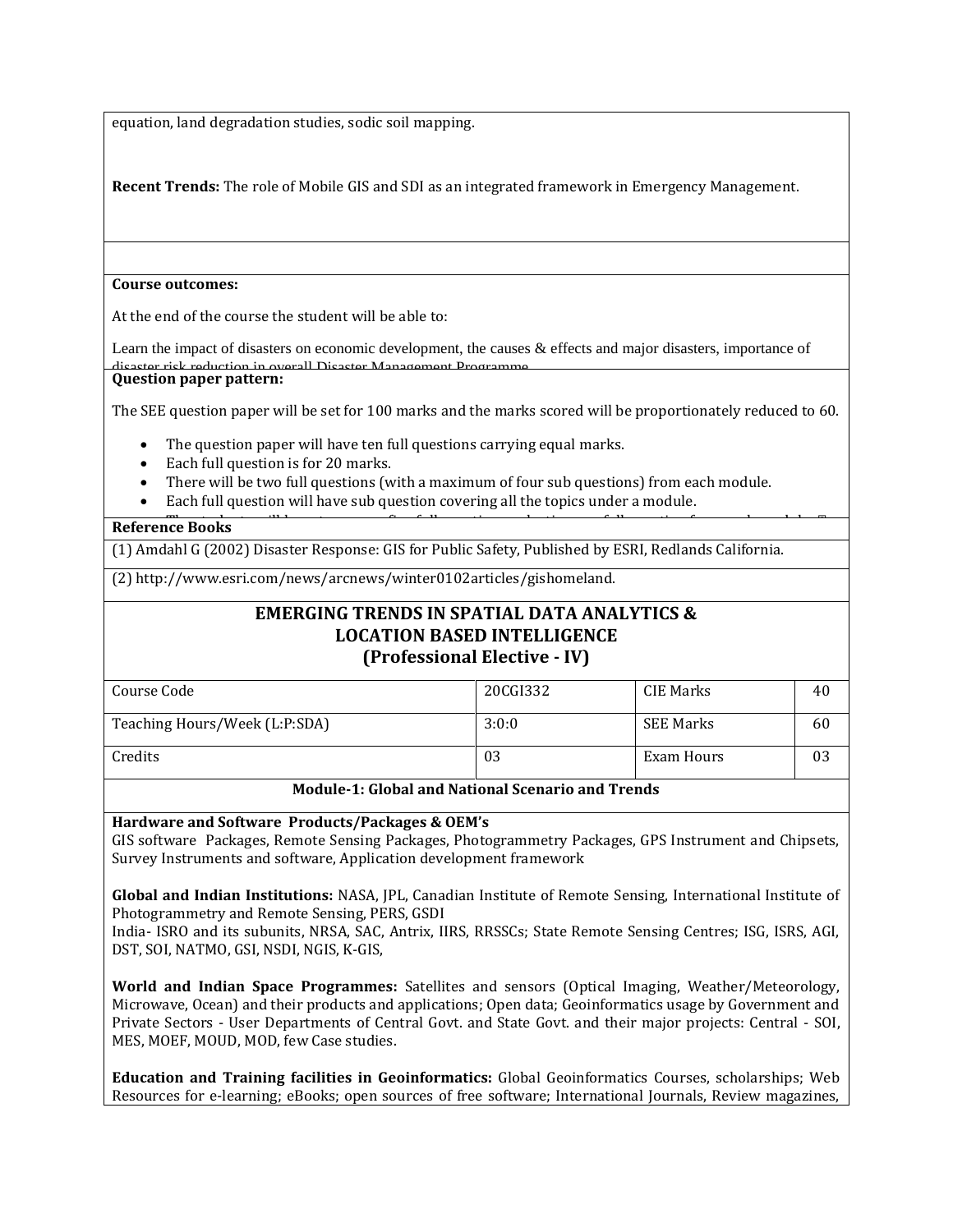News Letters, e-journals.

## **Module-2: Advanced Technologies on Survey and Remote Sensing**

**Positioning Technologies:** NAVSTAR GPS / GLONASS / BEIDOU, GALILEO, IRNSS, GAGAN, OMISTAR

**Survey and Mapping:** Smart Station, Scanners

**Advance Remote Sensing:** Airborne LIDAR, Terrestrial LIDAR, Mobile LIDAR, Close Range Photogrammetry, Videogrammetry, Integrated Sensor for Asset Mapping (Laser, Image Compass), RADAR, SAR, GPR.

**Communication - Sensor / IoT Devices:** GSM, Bluetooth, Wi-Fi, Modems, Sensors - Automatic weather station, Rain Gauge, Water / Air Quality monitoring

## **Module-3: Enterprise and Advanced GIS**

**Vector and Raster Data Formats:** CAD / GIS format – DGN, DXF, DWG, Shape file, GDB, PGDB, IMG, GEOTIFF, IMG, JPEG, PNG, GIF, Multiband Image, Data Compression - ECW, MrSID,

**Concept of Enterprise GIS:** n-Tier Architecture, Database (SQL and No SQL database), Web / Application Engines, Middleware – Enterprise Service Bus, Mobile Application

**Application Development Framework:** COTS / Open Source (.NET / Java); UI Design / Style; AJAX, Modular / Object Oriented Framework, Mobile Platforms (Android, iOS, Windows, Hybrid)

**Data Interoperability:** GML, XML, City GML, OGC Compliance - WMS, WFS, WCS, WFS-T, REST, SOAP, Geo **ISON** 

#### **Module-4: Location Based Services and Data Analytics**

**Location Based Services:** Concept of Location, Introduction and General aspects of Location Based Services, Navigation System, Spatial Database, Middleware for LBS, Interoperability through standards, data collection, Data Transmission in Mobile communication systems, Architecture and Protocol for LBS, Network Architecture, Functional entities, Procedures, Privacy options in LBS, Location Intelligence Social Media Network, Crowd Sourcing, Data mining.

**Advanced Analytics:** Geostatistical Analysis; Google Earth Engine, Virtual Reality, Artificial Intelligence, Machine Learning, Big Data Analytics, Block Chain

## **Module-5: Geospatial Market - Laws and Policies**

**Global and Indian Geoinformatics Market:** Present trends and future prospects and problems, GIS BPO in private sector in India, GIS companies in India.

**Laws and Policy Perspectives and International Co-operations:** Laws and policy matters at international and national level with respect to Space, Ocean, photogrammetry, Indian Remote Sensing Data Policy, Open Data sharing policy, data security, interoperability; Open data initiatives, Global and national Geoinformatics survey reports, case-studies, show cases of best practices.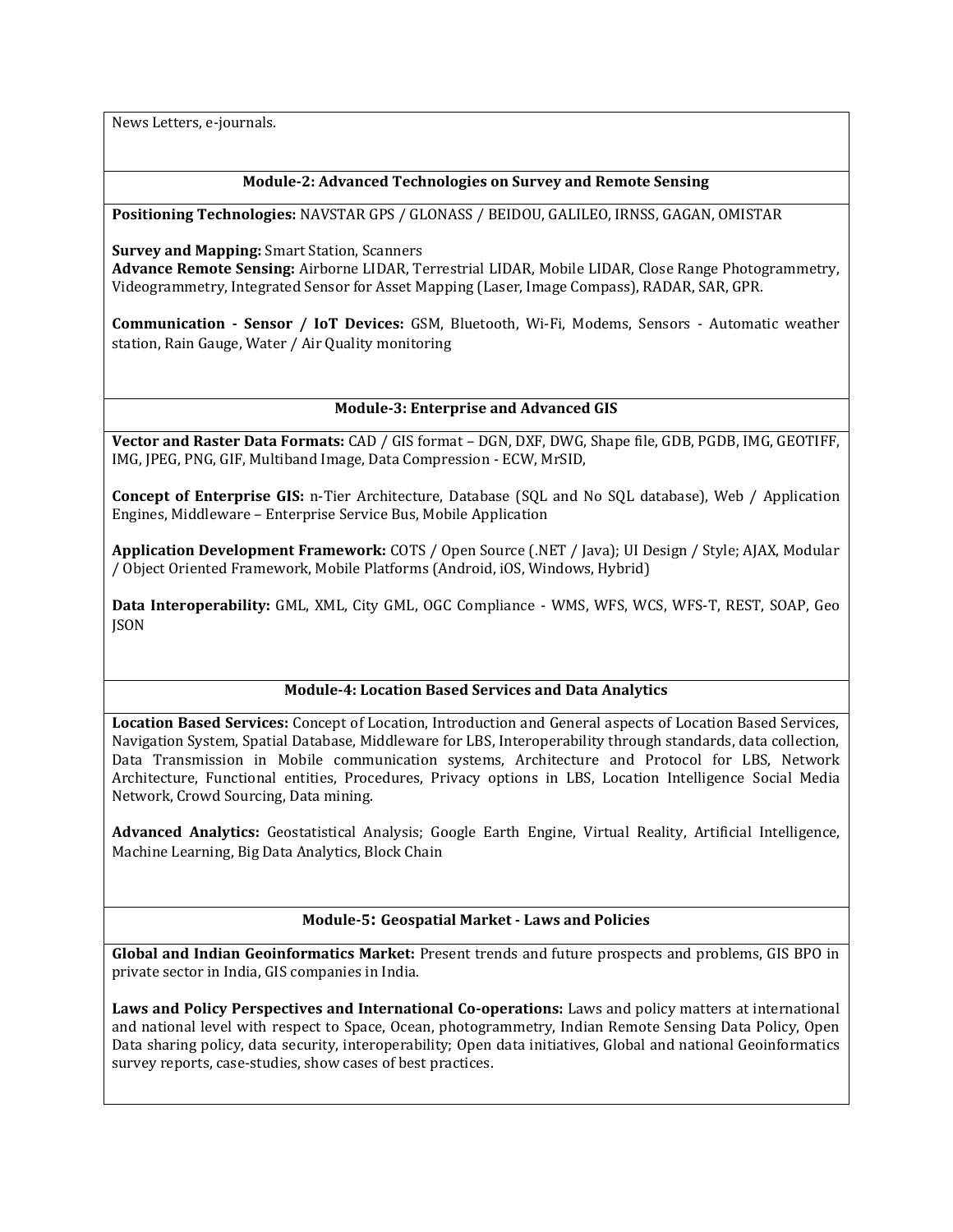## **Course outcomes:**

At the end of the course the student will be able to:

Students will learn modern trends in satellite Remote Sensing and GIS, Various products and OEM, Advanced Analytics, data integration with GIS & in value addition to geospatial data.

#### **Question paper pattern:**

The SEE question paper will be set for 100 marks and the marks scored will be proportionately reduced to 60.

- The question paper will have ten full questions carrying equal marks.
- Each full question is for 20 marks.

Earth, Yahoo Maps, NASA web site, ISRO website.

- There will be two full questions (with a maximum of four sub questions) from each module.
- Each full question will have sub question covering all the topics under a module.
- The students will have to answer five full questions, selecting one full question from each module. *∎* **Reference Books**

(1) "GIS Development".net, ESRI web site, NCGIA, UCGIA, Google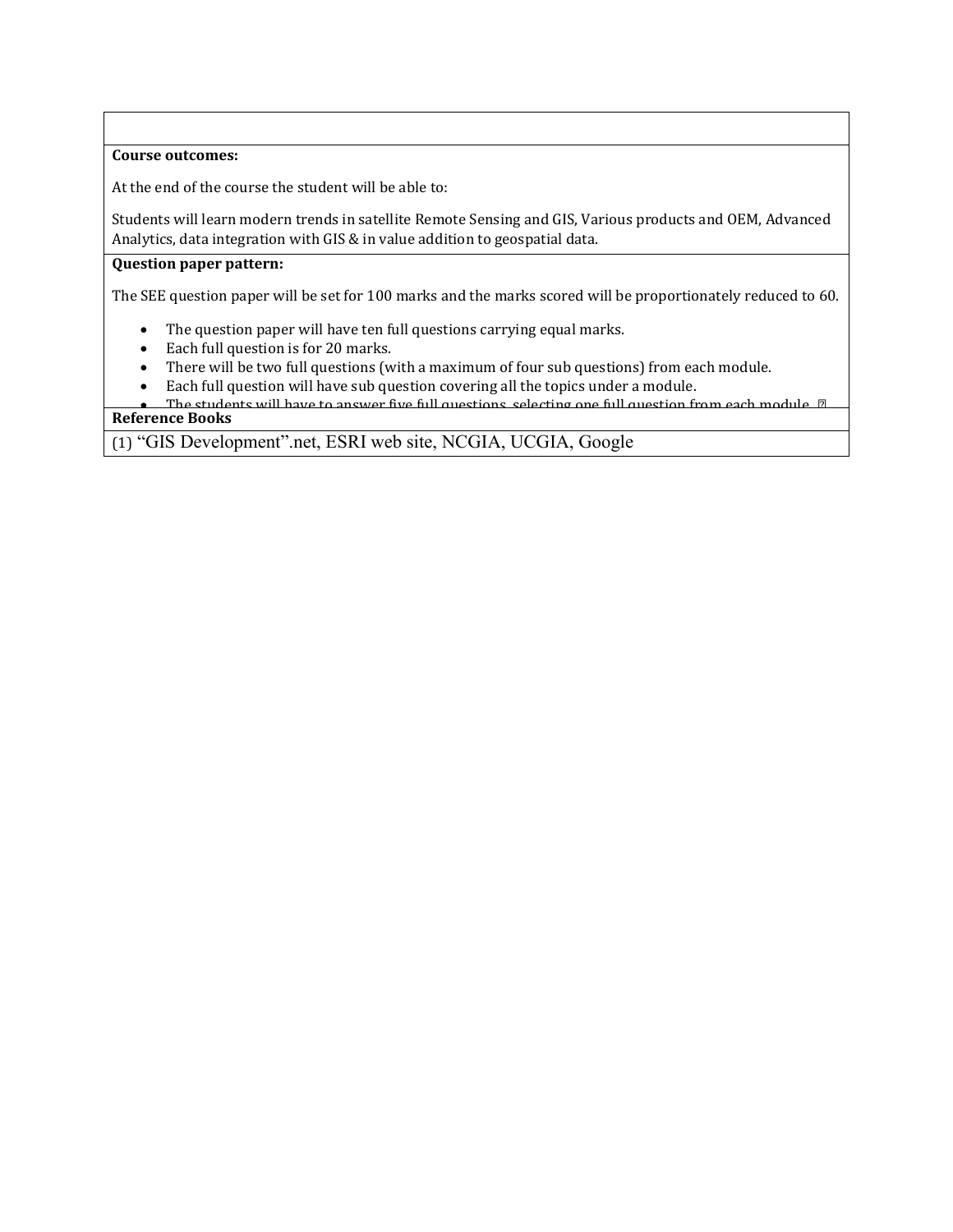# **GEOINFORMATICS IN**

## **WATER RESOURCES MANAGEMENT**

# **(Professional Elective - IV)**

| Module-1                      |          |            |    |  |
|-------------------------------|----------|------------|----|--|
| Credits                       | 03       | Exam Hours | 03 |  |
| Teaching Hours/Week (L:P:SDA) | 3:0:0    | SEE Marks  | 60 |  |
| Course Code                   | 20CGI333 | CIE Marks  | 40 |  |
|                               |          |            |    |  |

**Introduction:** Hydrology – definition and its importance, hydrological cycle, water budgeting, water demand estimation, surface water bodies, water content in ocean, sea, ice, lakes, dams, tanks, rivers and ground, water resource scenario in India and Karnataka, RS and GIS applications in water resources development and management.

#### **Module-2**

**Surface Fresh Water:** Rainfall mapping, potential and actual evapo-transpiration, atmospheric water content, rainfall estimation & forecasting, monitoring of snow-covered area and snowmelt runoff estimation, Surface Fresh Water: river diversion studies, site suitability for surface storages and hydro-electric power plants.

## **Module-3**

**Irrigation and Watershed Management:** Mapping and monitoring of catchment and command areas, land irrigability mapping, agriculture water demand estimation for different crops, tank information system, wetland mapping, siltation mapping; Watershed: delineation, morphometric analysis, rainfall-surface runoff model, reservoir sedimentation, water-harvesting structures, watershed development planning, Concept of Natural Recharge and Artificial Recharge, Uses of DEM.

#### **Module-4**

**Ground Water:** Concepts of Ground water, types of Aquifers, Lineament studies, Groundwater Resources of India, Groundwater Resources of Karnataka. Theory of Groundwater flow- Darcy's law and its applications. Groundwater quality assessment, groundwater prospect zones mapping and groundwater information system.

#### **Module-5**

**Groundwater development and management:** Planning and management of groundwater. Methods of artificial groundwater recharge; rainwater harvesting, problems of over-exploitation of groundwater; water management in rural and urban areas, geological and geophysical methods of groundwater exploration

**Water Quality** Physical and chemical properties of water, quality criteria for different uses, groundwater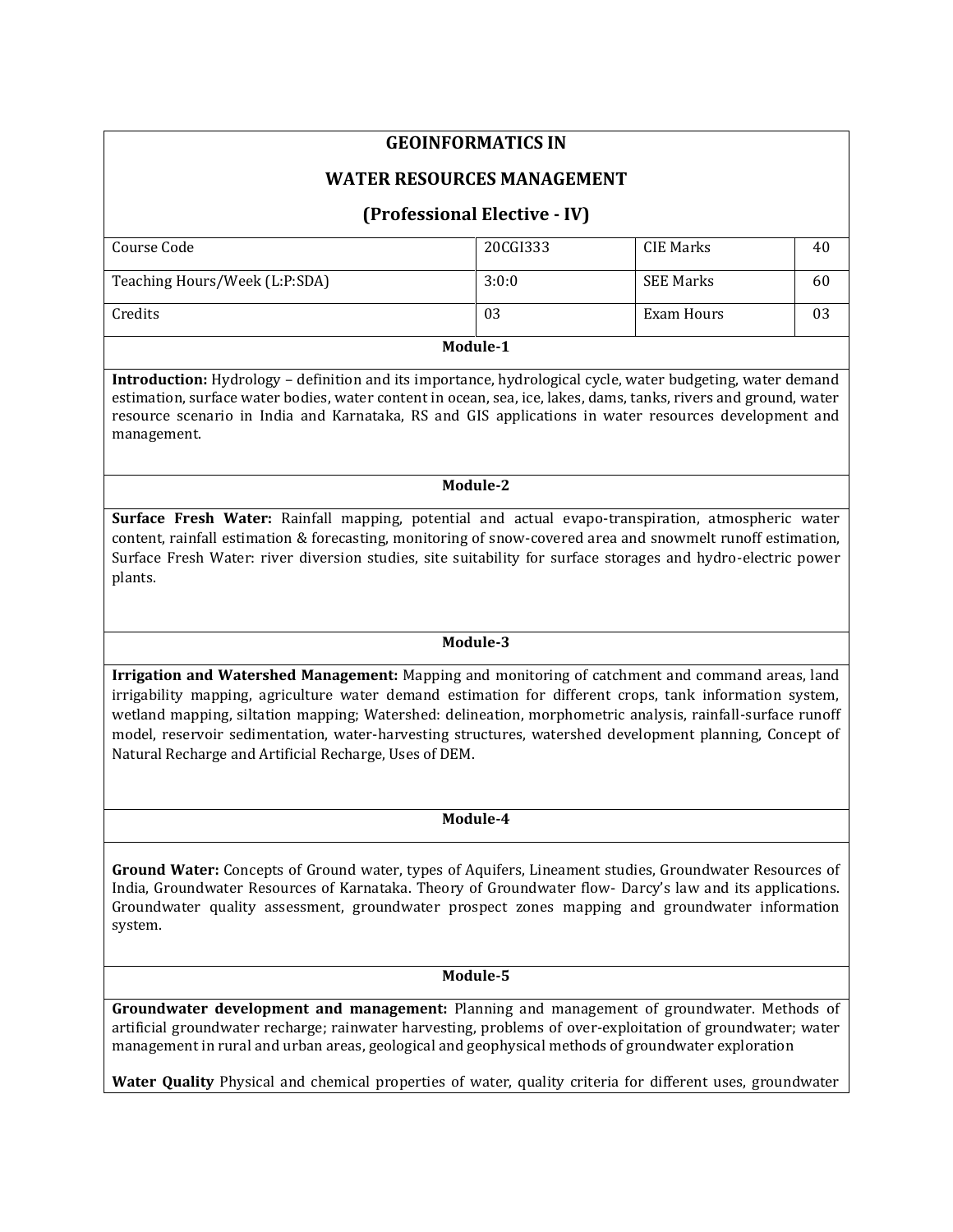quality provinces of India, Groundwater contamination.

#### **Course outcomes:**

At the end of the course the student will be able to:

Students would learn the basic concepts of Water resources management, Ground water development water quality assessment and watershed development.

#### **Question paper pattern:**

The SEE question paper will be set for 100 marks and the marks scored will be proportionately reduced to 60.

- The question paper will have ten full questions carrying equal marks.
- Each full question is for 20 marks.
- There will be two full questions (with a maximum of four sub questions) from each module.
- Each full question will have sub question covering all the topics under a module.
- The students will have to answer five full questions, selecting one full question from each module. *∎* **Reference Books**

(1) GIS for Water Resources and Watershed Management - John G Lyon

(2) Application of GIS in Hydrology and Water Resources Management - K.Kovar

(3) Geographic Information Systems in Water Resources Engineering - Lynn E.Johnson

(4) Introduction to Environmental Remote Sensing – Barrett E C

(5) Remote Sensing principles and interpretation – Sabins F. F

(6) Groundwater – C. F. Tolman – McGraw-Hill Book Co. Inc.

(7) Groundwater Hydrology (2nd Ed.) – D. K. Todd, John Wiley and Sons Inc. NewYork

(8) Hydrology – S. N. Davis and R. J. M. Dewiest – John Wiley and Sons Inc. New York.

(9) Groundwater Resources Evaluation-W.C. Walton- McGraw-Hill Book Co. New York

(10) Hydrogeology – K. R. Karanth – Tata McGraw Hill Publishing Co. Ltd.

(11) Ground Water Assessment, Development and Management – K. R. Karanath – Tata McGraw Hill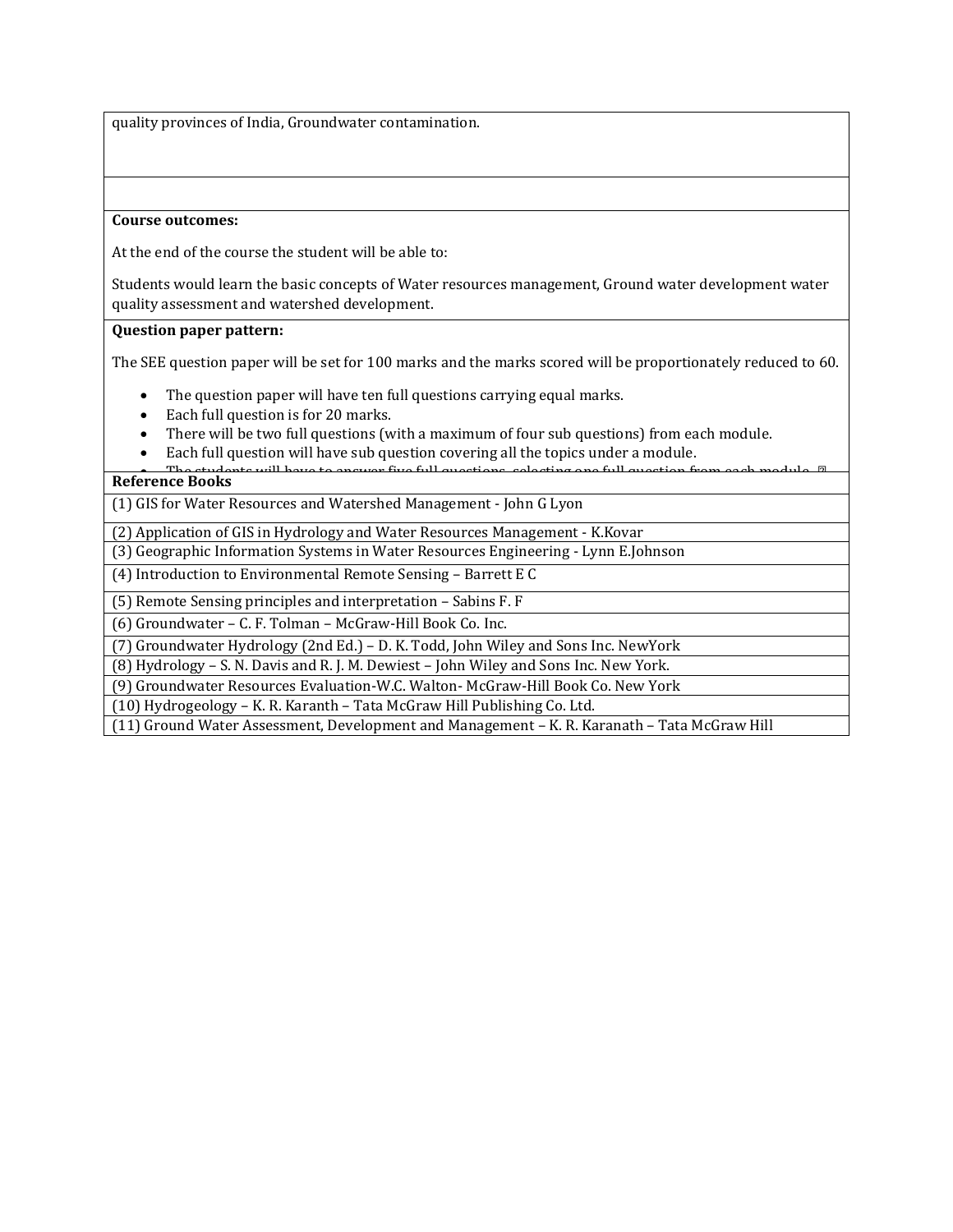# **GEOINFORMATICS IN WEATHER AND CLIMATE STUDIES**

| Course Code                   | 20CGI334 | CIE Marks        | 4U |
|-------------------------------|----------|------------------|----|
|                               |          |                  |    |
| Teaching Hours/Week (L:P:SDA) | 3:0:0    | <b>SEE Marks</b> | 60 |
|                               |          |                  |    |
| Credits                       | 03       | Exam Hours       | 03 |
|                               |          |                  |    |
|                               | Module-1 |                  |    |

**Elements of weather and Climate:** Global and regional variations in the temperature, pressure, wind, humidity, precipitation, the modifying factors like latitude, altitude, distance to the ocean and/ or sea, orientation of mountain ranges toward prevailing winds and ocean currents. Atmospheric circulations and Oceanic circulations.

## **Module-2**

**Basics of agro-meteorology, Weather-borne Disasters and their Impacts:** Identification of critical weather variables affecting crop production, meat production, animal husbandry in each of 10 agro-climatic zones of Karnataka. Weather in relationship to crop growth, productivity**,** crop water requirements, irrigation scheduling, soil and water conservation techniques.

## **Module-3**

The biotic and abiotic components of an ecosystem. Spatial distribution and spread of Crop Pests / diseases, Identification of endemic zones of crop pests and diseases. Spatial information kiosks in the rural development. etc.

#### **Module-4**

**Satellite Meteorology:** Principles of meteorological remote sensing, characteristics of satellite imagery, weather systems observed in satellite imagery, summer monsoons, tropical weather systems, winter weather systems, extra-tropical weather systems, Interaction between tropical and mid-latitude systems**.**

#### **Module-5**

**Climate Change Management:** Causes of climate, Indicators of climate change, Basics of climate change adaptations, Global regulations, International Geosphere Biosphere programmes, Indian National Programmes, role of Geoinformatics in climate change studies, Satellite-based inputs for environmental Management.

#### **Course outcomes:**

At the end of the course the student will be able to:

The students will be exposed to the basics of weather and climate, analysis of weather and climate data learns skills for weather forecasting relevant for agriculture and farm management and climate impact management.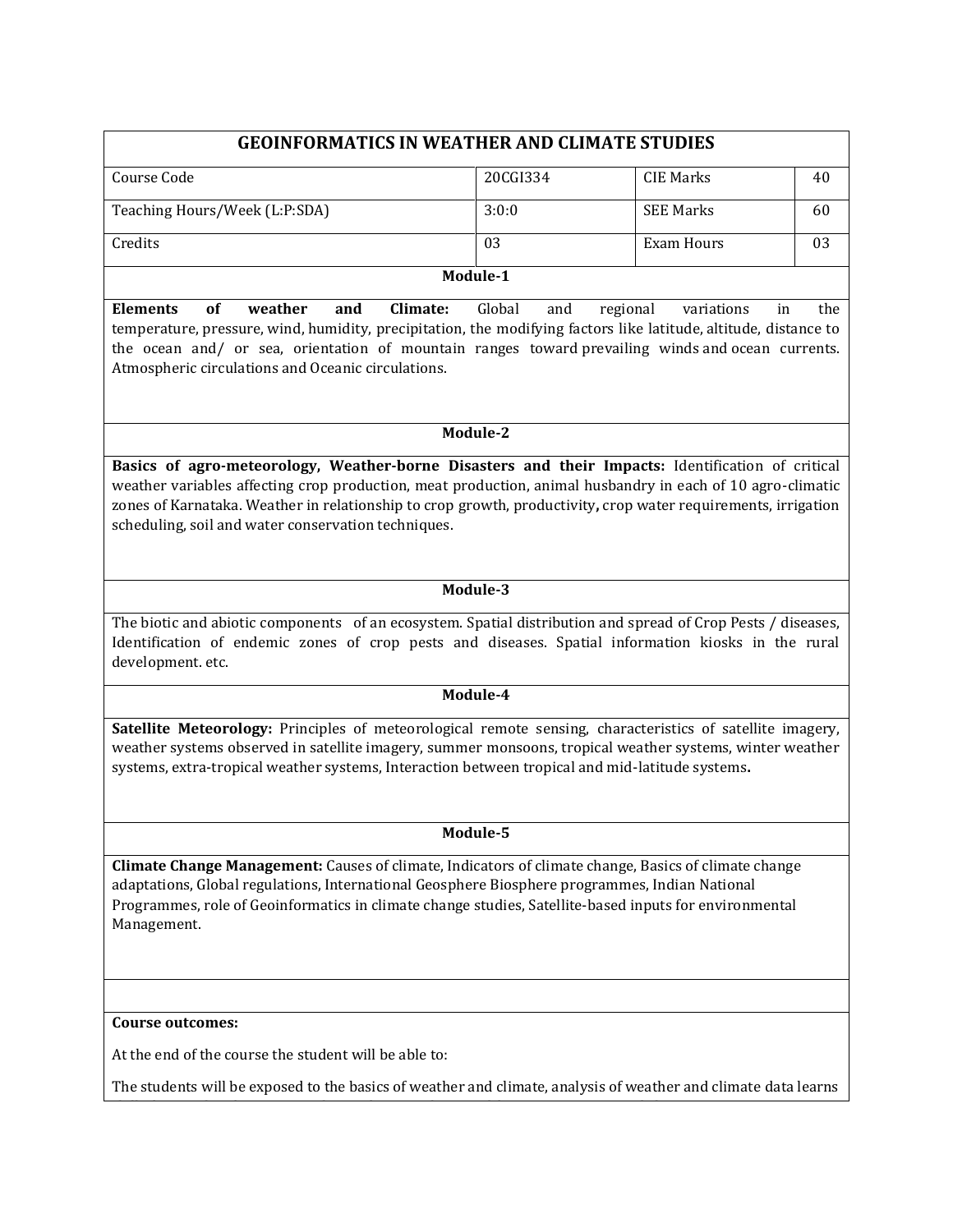## **Question paper pattern:**

The SEE question paper will be set for 100 marks and the marks scored will be proportionately reduced to 60.

- The question paper will have ten full questions carrying equal marks.
- Each full question is for 20 marks.
- There will be two full questions (with a maximum of four sub questions) from each module.
- Each full question will have sub question covering all the topics under a module.

## **Reference Books**

(1) Monsoon Prediction by RR Kelakar, 2008, B.S. Publications, Hyderabad.

(2) Climate Change – A Holistic View, by RR Kelakar, 2010. B.S. Publications, Hyderabad

(3) Satellite Meteorology, 2nd Edition, RR Kelakar, 2017, CRC Press, B.S. Publications, Hyderabad.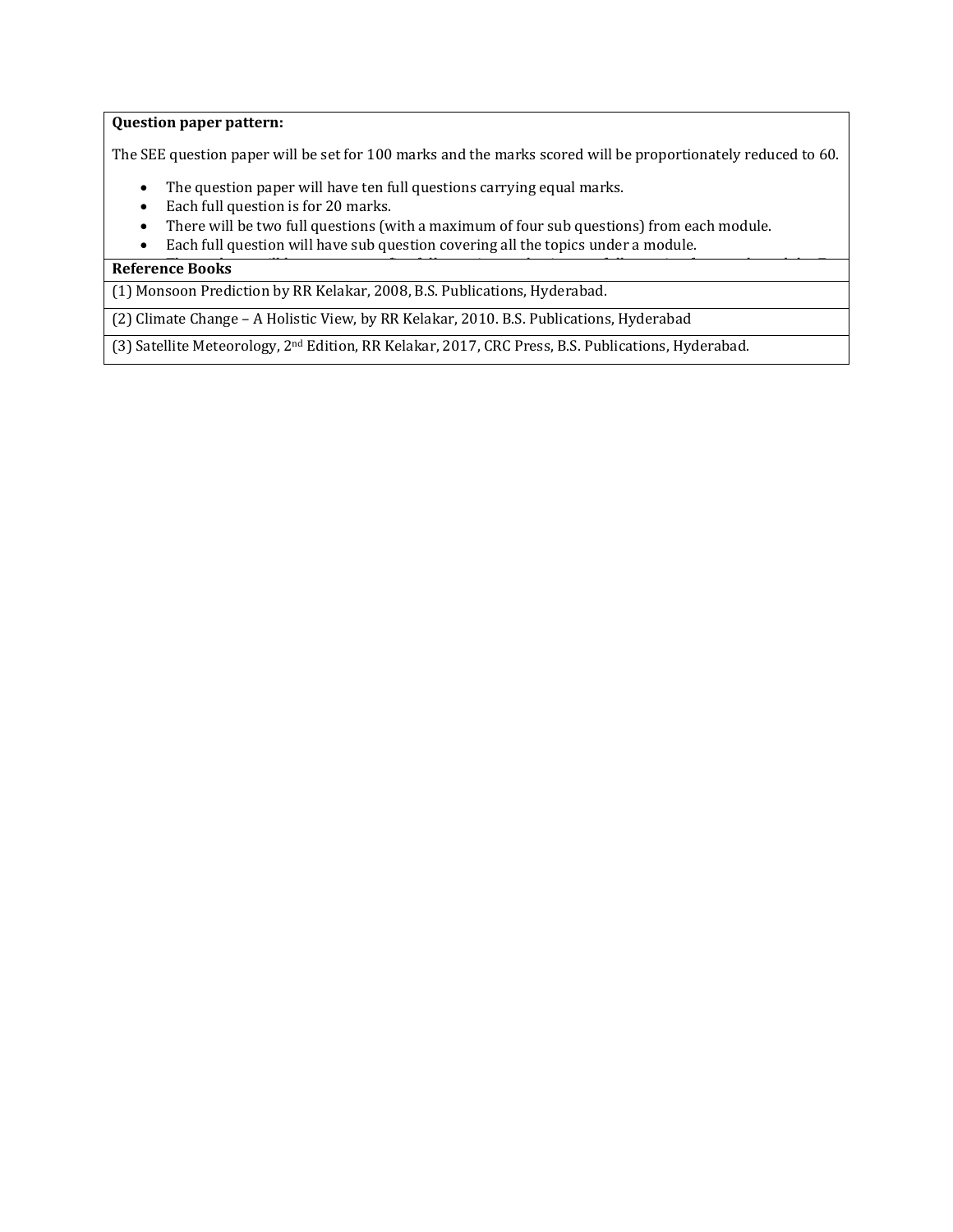|                              | <b>PROJECT WORK PHASE - 1</b> |                  |     |
|------------------------------|-------------------------------|------------------|-----|
| Course Code                  | 20CGI34                       | CIE Marks        | 100 |
| Number of contact Hours/Week |                               | <b>SEE Marks</b> |     |
| Credits                      | 02                            | Exam Hours       |     |

## **Course objectives:**

- Support independent learning.
- Guide to select and utilize adequate information from varied resources maintaining ethics.
- Guide to organize the work in the appropriate manner and present information (acknowledging the sources) clearly.
- Develop interactive, communication, organisation, time management, and presentation skills.
- Impart flexibility and adaptability.
- Inspire independent and team working.
- Expand intellectual capacity, credibility, judgement, intuition.
- Adhere to punctuality, setting and meeting deadlines.
- Instil responsibilities to oneself and others.
- Train students to present the topic of project work in a seminar without any fear, face audience confidently, enhance communication skill, involve in group discussion to present and exchange ideas.

**Project Phase-1** Students in consultation with the guide/s shall carry out literature survey/ visit industries to finalize the topic of the Project. Subsequently, the students shall collect the material required for the selected project, prepare synopsis and narrate the methodology to carry out the project work.

**Seminar:** Each student, under the guidance of a Faculty, is required to

- Present the seminar on the selected project orally and/or through power point slides.
- Answer the queries and involve in debate/discussion.
- Submit two copies of the typed report with a list of references.

The participants shall take part in discussion to foster friendly and stimulating environment in which the students are motivated to reach high standards and become self-confident.

## **Course outcomes:**

At the end of the course the student will be able to:

- Demonstrate a sound technical knowledge of their selected project topic.
- Undertake problem identification, formulation, and solution.
- Design engineering solutions to complex problems utilising a systems approach.
- Communicate with engineers and the community at large in written an oral forms.

## **Continuous Internal Evaluation**

CIE marks for the project report (50 marks), seminar (30 marks) and question and answer (20 marks) shall be awarded (based on the quality of report and presentation skill, participation in the question and answer session by the student) by the committee constituted for the purpose by the Head of the Department. The committee shall consist of three faculty from the department with the senior most acting as the Chairperson.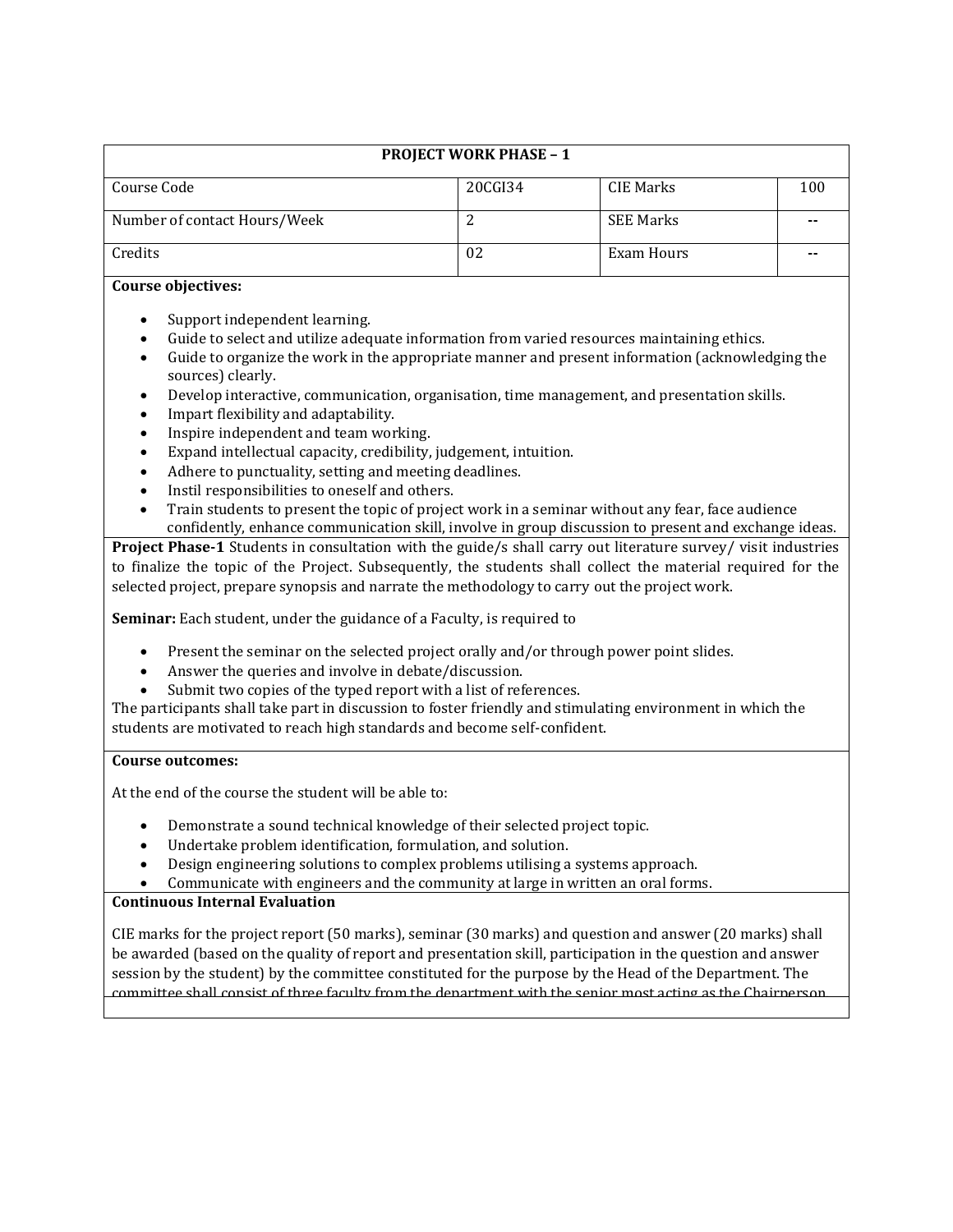| <b>MINI PROJECT</b>          |         |                  |    |  |  |
|------------------------------|---------|------------------|----|--|--|
| Course Code                  | 20CGI35 | CIE Marks        | 40 |  |  |
| Number of contact Hours/Week | ▵       | <b>SEE Marks</b> | 60 |  |  |
| Credits                      | 02      | Exam Hours/Batch | 03 |  |  |

## **Course objectives:**

- To support independent learning and innovative attitude.
- To guide to select and utilize adequate information from varied resources upholding ethics.
- To guide to organize the work in the appropriate manner and present information (acknowledging the sources) clearly.
- To develop interactive, communication, organisation, time management, and presentation skills.
- To impart flexibility and adaptability.
- To inspire independent and team working.
- To expand intellectual capacity, credibility, judgement, intuition.
- To adhere to punctuality, setting and meeting deadlines.
- To instil responsibilities to oneself and others.
- To train students to present the topic of project work in a seminar without any fear, face audience confidently, enhance communication skill, involve in group discussion to present and exchange ideas.

**Mini-Project:** Each student of the project batch shall involve in carrying out the project work jointly in constant consultation with internal guide, co-guide, and external guide and prepare the project report as per the norms avoiding plagiarism.

#### **Course outcomes:**

At the end of the course the student will be able to:

- Present the mini-project and be able to defend it.
- Make links across different areas of knowledge and to generate, develop and evaluate ideas and information so as to apply these skills to the project task.
- Habituated to critical thinking and use problem solving skills.
- Communicate effectively and to present ideas clearly and coherently in both the written and oral forms.

# **CIE** procedure for Mini - Project: <br>CIE procedure for Mini - Project:

The CIE marks awarded for Mini - Project, shall be based on the evaluation of Mini - Project Report, Project Presentation skill and Question and Answer session in the ratio 50:25:25.The marks awarded for Mini - Project report shall be the same for all the batch mates.

 $S_{\rm eff}$  marks for the mini-project shall be awarded based on the evaluation of  $P$ skill and Question and Answer session in the ratio 50:25:25 by the examiners appointed by the University.

#### **Semester End Examination**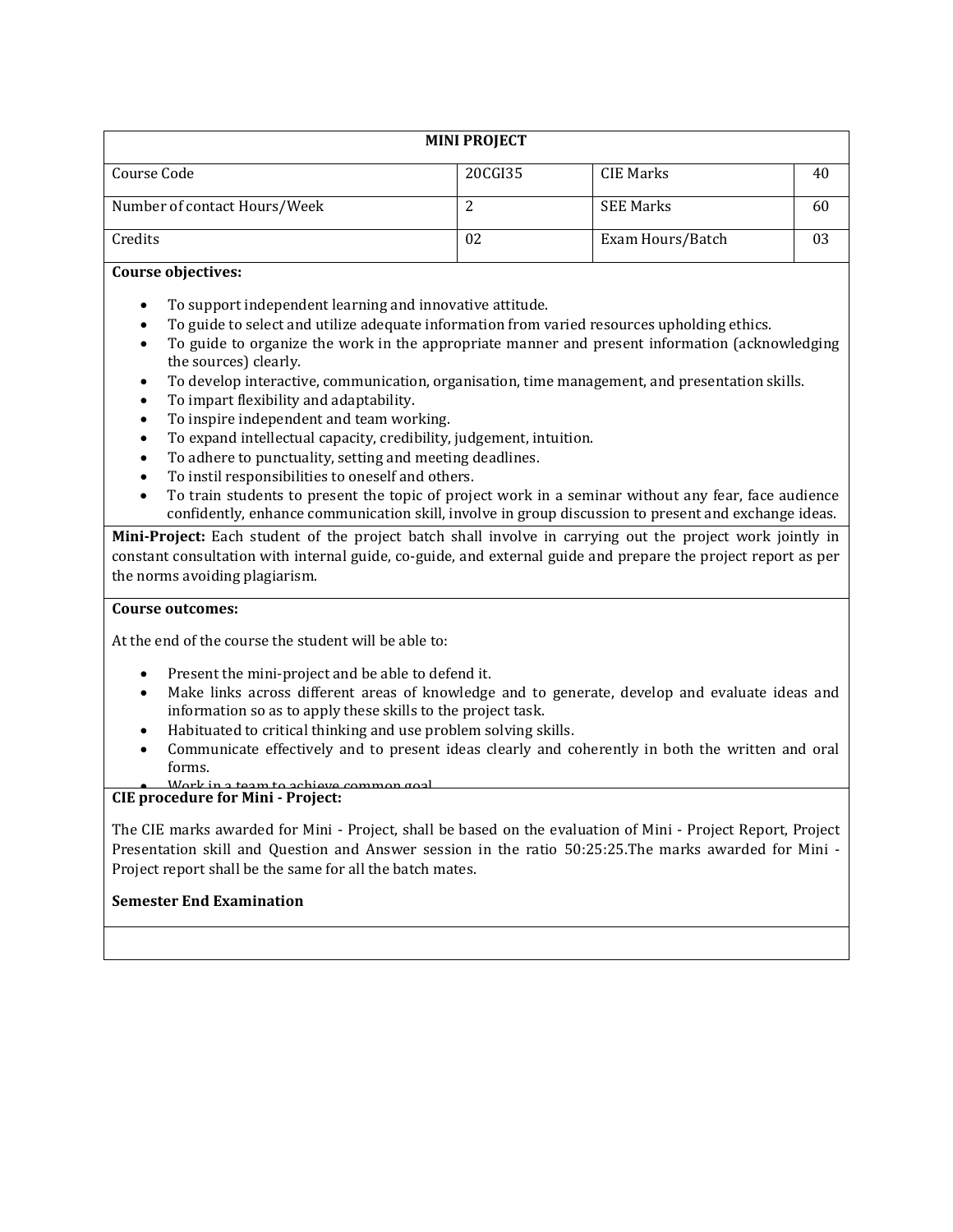# **INTERNSHIP / PROFESSIONAL PRACTICE**

| Course Code                  | 20CGII36 | CIE Marks        | 40 |
|------------------------------|----------|------------------|----|
|                              |          |                  |    |
| Number of contact Hours/Week |          | <b>SEE Marks</b> | 60 |
|                              |          |                  |    |
| Credits                      | 06       | Exam Hours       | 03 |
|                              |          |                  |    |
|                              |          |                  |    |

## **Course objectives:**

Internship/Professional practice provide students the opportunity of hands-on experience that include personal training, time and stress management, interactive skills, presentations, budgeting, marketing, liability and risk management, paperwork, equipment ordering, maintenance, responding to emergencies etc. The objective are further,

To put theory into practice.

To expand thinking and broaden the knowledge and skills acquired through course work in the field.

To relate to, interact with, and learn from current professionals in the field.

To gain a greater understanding of the duties and responsibilities of a professional.

To understand and adhere to professional standards in the field.

 To gain insight to professional communication including meetings, memos, reading, writing, public speaking, research, client interaction, input of ideas, and confidentiality.

**Internship/Professional practice:** Students under the guidance of internal guide/s and external guide shall take part in all the activities regularly to acquire as much knowledge as possible without causing any inconvenience at the place of internship.

**Seminar:** Each student, is required to

- Present the seminar on the internship orally and/or through power point slides.
- Answer the queries and involve in debate/discussion.
- Submit the report duly certified by the external guide.
- The participants shall take part in discussion to foster friendly and stimulating environment in which the students are motivated to reach high standards and become self-confident. ∎

#### **Course outcomes:**

At the end of the course the student will be able to:

- Gain practical experience within industry in which the internship is done.
- Acquire knowledge of the industry in which the internship is done.
- Apply knowledge and skills learned to classroom work.
- Develop a greater understanding about career options while more clearly defining personal career goals.
- Experience the activities and functions of professionals.
- Develop and refine oral and written communication skills.
- Identify areas for future knowledge and skill development.

#### **Continuous Internal Evaluation** Acquire the knowledge of administration, marketing, finance and economics. ∎

CIE marks for the Internship/Professional practice report (20 marks), seminar (10 marks) and question and answer session (10 marks) shall be awarded (based on the quality of report and presentation skill, participation in the question and answer session by the student) by the committee constituted for the purpose by the Head of the Department. The committee shall consist of three faculty from the department